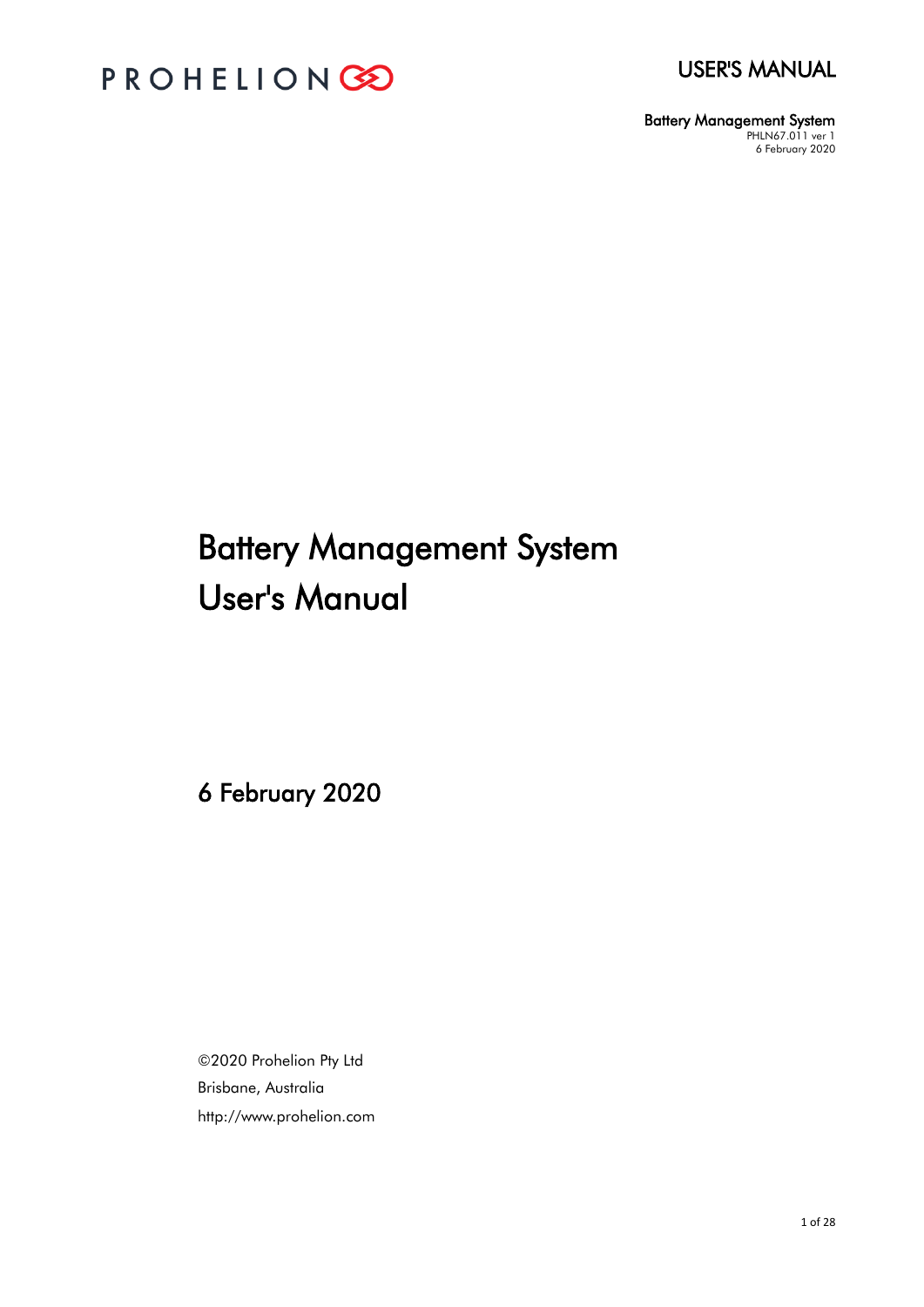## PROHELIONGO

# **Battery Management System**<br>PHLN67.011 ver 1<br>6 February 2020

## **TABLE OF CONTENTS**

| 1              |      |  |  |  |  |  |  |
|----------------|------|--|--|--|--|--|--|
| 2              |      |  |  |  |  |  |  |
| 3              |      |  |  |  |  |  |  |
| $\overline{4}$ |      |  |  |  |  |  |  |
| 5              |      |  |  |  |  |  |  |
|                | 5.1  |  |  |  |  |  |  |
|                | 5.2  |  |  |  |  |  |  |
|                | 5.3  |  |  |  |  |  |  |
|                | 5.4  |  |  |  |  |  |  |
|                | 5.5  |  |  |  |  |  |  |
|                | 5.6  |  |  |  |  |  |  |
|                | 5.7  |  |  |  |  |  |  |
|                | 5.8  |  |  |  |  |  |  |
| 6              |      |  |  |  |  |  |  |
| $\overline{7}$ |      |  |  |  |  |  |  |
|                | 7.1  |  |  |  |  |  |  |
|                | 7.2  |  |  |  |  |  |  |
|                | 7.3  |  |  |  |  |  |  |
|                | 7.4  |  |  |  |  |  |  |
|                | 7.5  |  |  |  |  |  |  |
| 8              |      |  |  |  |  |  |  |
|                | 8.1  |  |  |  |  |  |  |
|                | 8.2  |  |  |  |  |  |  |
| 9              |      |  |  |  |  |  |  |
|                | 9.1  |  |  |  |  |  |  |
|                | 9.2  |  |  |  |  |  |  |
|                | 9.3  |  |  |  |  |  |  |
| 10             |      |  |  |  |  |  |  |
|                | 10.1 |  |  |  |  |  |  |
|                | 10.2 |  |  |  |  |  |  |
| 11             |      |  |  |  |  |  |  |
|                | 11.1 |  |  |  |  |  |  |
|                | 11.2 |  |  |  |  |  |  |
|                | 11.3 |  |  |  |  |  |  |
|                | 11.4 |  |  |  |  |  |  |
|                | 11.5 |  |  |  |  |  |  |
| 12             |      |  |  |  |  |  |  |
| 13             |      |  |  |  |  |  |  |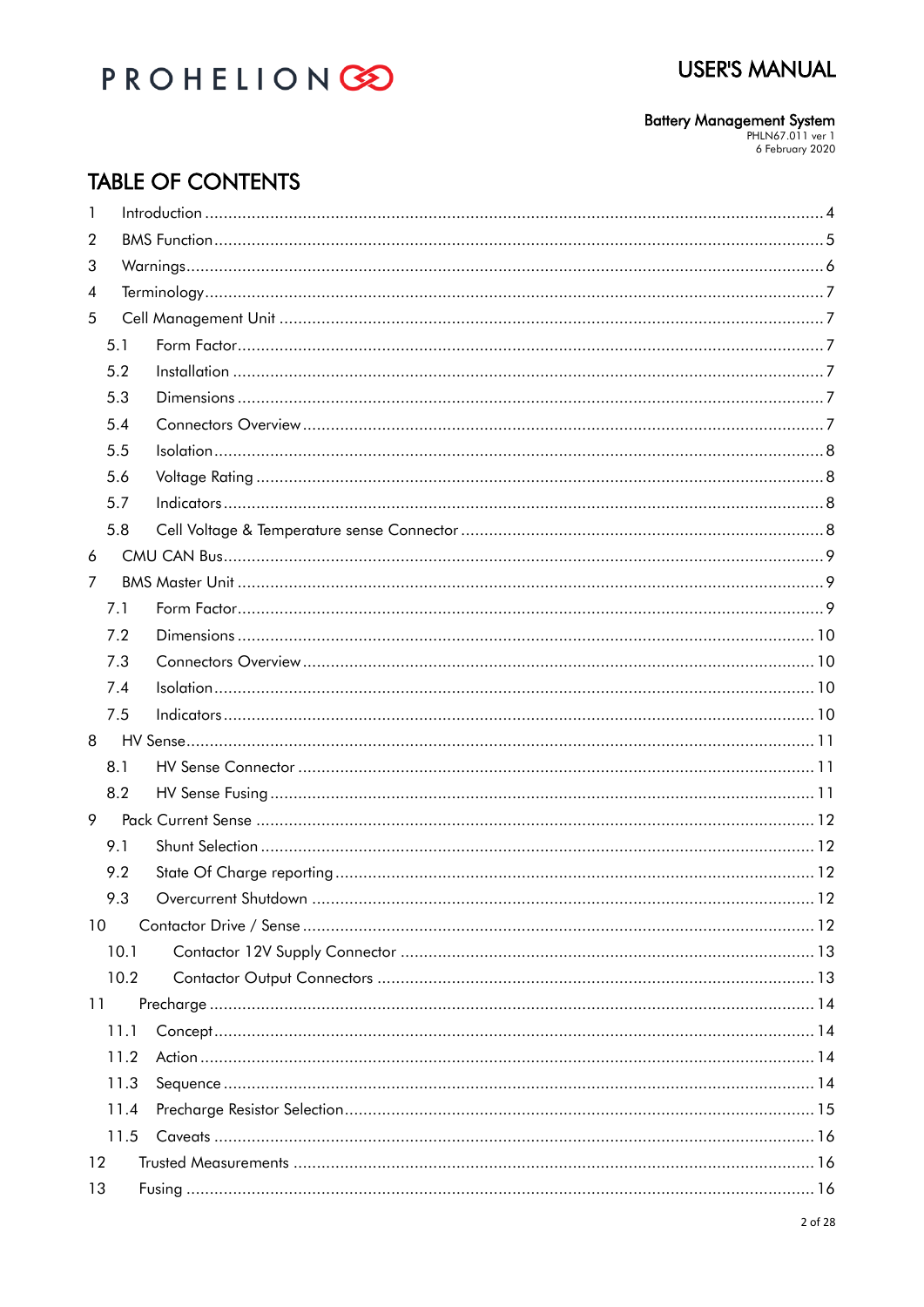## **USER'S MANUAL**

# **Battery Management System**<br>PHLN67.011 ver 1<br>6 February 2020

| 14   |  |  |  |  |  |  |  |  |
|------|--|--|--|--|--|--|--|--|
| 15   |  |  |  |  |  |  |  |  |
| 15.1 |  |  |  |  |  |  |  |  |
| 15.2 |  |  |  |  |  |  |  |  |
|      |  |  |  |  |  |  |  |  |
| 15.3 |  |  |  |  |  |  |  |  |
| 15.4 |  |  |  |  |  |  |  |  |
| 15.5 |  |  |  |  |  |  |  |  |
| 15.6 |  |  |  |  |  |  |  |  |
| 16   |  |  |  |  |  |  |  |  |
| 17   |  |  |  |  |  |  |  |  |
| 17.1 |  |  |  |  |  |  |  |  |
| 17.2 |  |  |  |  |  |  |  |  |
| 17.3 |  |  |  |  |  |  |  |  |
| 17.4 |  |  |  |  |  |  |  |  |
| 17.5 |  |  |  |  |  |  |  |  |
| 17.6 |  |  |  |  |  |  |  |  |
| 18   |  |  |  |  |  |  |  |  |
| 19   |  |  |  |  |  |  |  |  |
| 20   |  |  |  |  |  |  |  |  |
| 20.1 |  |  |  |  |  |  |  |  |
| 21   |  |  |  |  |  |  |  |  |
| 21.1 |  |  |  |  |  |  |  |  |
| 22   |  |  |  |  |  |  |  |  |
| 22.1 |  |  |  |  |  |  |  |  |
| 22.2 |  |  |  |  |  |  |  |  |
| 22.3 |  |  |  |  |  |  |  |  |
| 22.4 |  |  |  |  |  |  |  |  |
| 22.5 |  |  |  |  |  |  |  |  |
| 22.6 |  |  |  |  |  |  |  |  |
| 22.7 |  |  |  |  |  |  |  |  |
| 23   |  |  |  |  |  |  |  |  |
| 23.1 |  |  |  |  |  |  |  |  |
| 23.2 |  |  |  |  |  |  |  |  |
| 23.3 |  |  |  |  |  |  |  |  |
| 24   |  |  |  |  |  |  |  |  |
| 25   |  |  |  |  |  |  |  |  |
|      |  |  |  |  |  |  |  |  |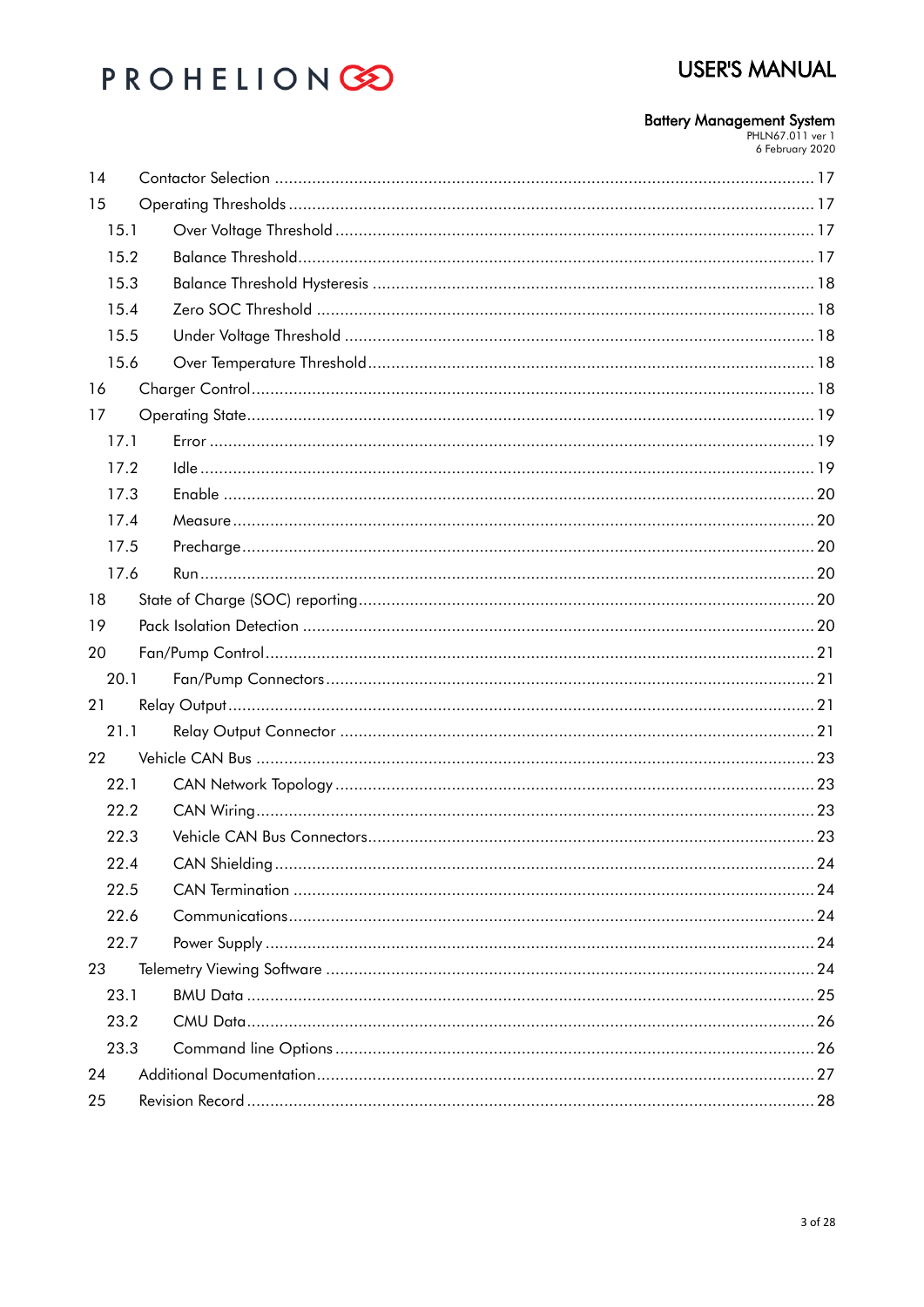## PROHELIONGE

### Battery Management System

PHLN67.011 ver 1 6 February 2020

## 1 **INTRODUCTION**

This document describes the interface, installation, and usage requirements for the Prohelion Battery Management System (BMS).

The BMS provides an easy way to monitor and control an Electric Vehicle battery pack, and can work seamlessly with Prohelion's WaveSculptor motor controllers. It is a mature design with five previous product generations of real-world experience with various types of cells, form factors, and vehicles.

The BMS consists of two components: multiple Cell Management Units (CMU), which measure and control the individual cells in the battery pack; and a single BMS Master Unit (BMU) which interfaces between the CMUs and the vehicle, controls precharge and other safety systems, and provides total pack telemetry.

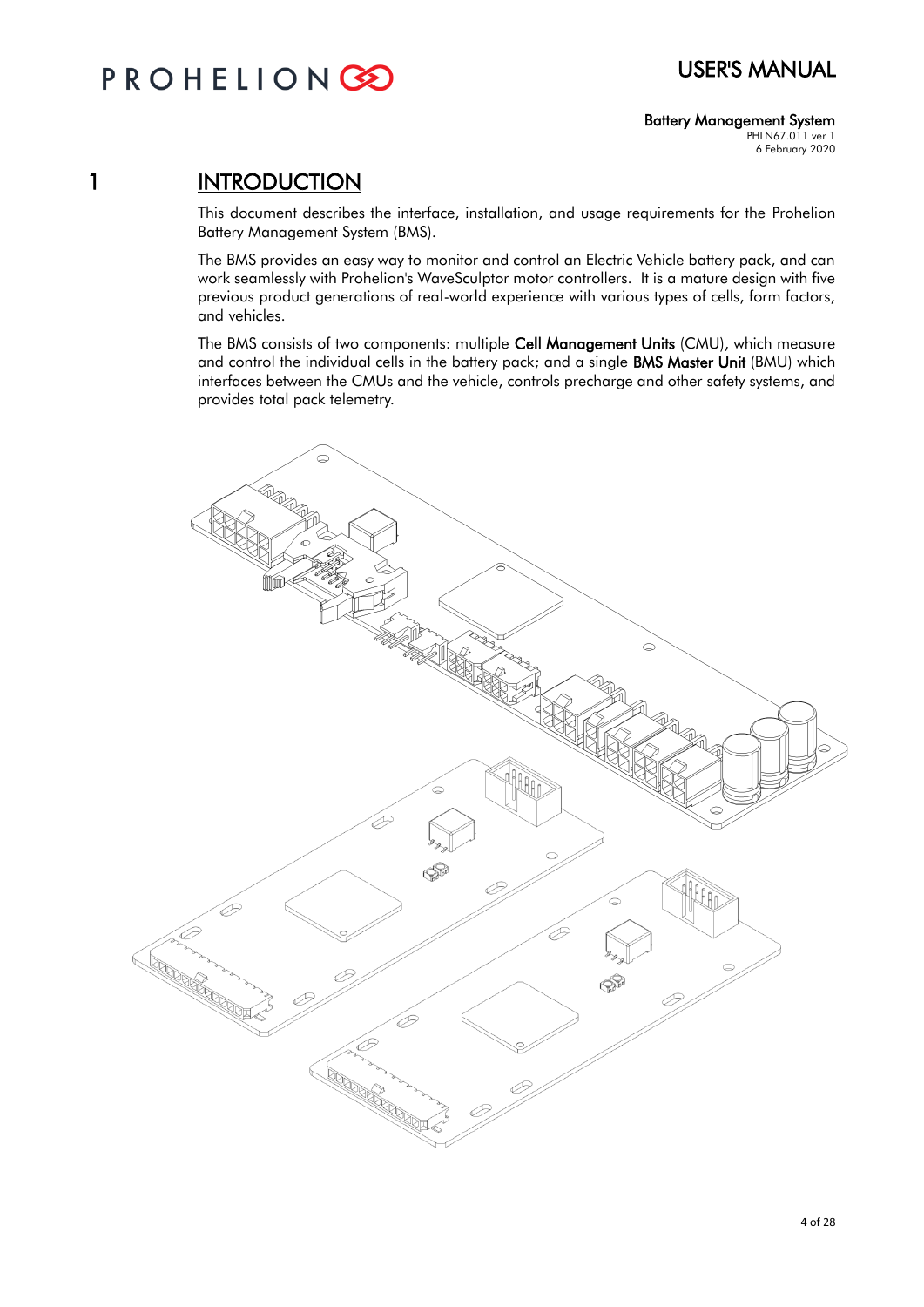## PROHELIONG

## 2 BMS FUNCTION

The function of the BMS is threefold, in order of priority:

- *Monitor* cell voltages and temperatures, and act on this information to protect the pack against being operated outside acceptable limits
- *Manage* the cells, to keep them at equal state of charge (SOC)
- *Report* telemetry to the other systems in the vehicle, to allow a graceful reduction in vehicle performance as the battery approaches its limits

The BMS performs these functions by measuring the following parameters:

- Individual cell voltages
- Group cell temperatures
- CMU temperatures
- Total pack voltage
- Total DC bus voltage
- Total pack current
- Isolation from chassis
- 12V supply voltages and currents
- Contactor status
- Fan / Pump speeds

To achieve management over the cells and pack, it controls:

- Individual cell bypass (shunt) balance resistors
- Pack contactors, including precharging HV loads
- Battery pack fan / pump
- Battery charger charging current setpoint

Individual cell voltages are the most critical measurement taken by the system, and in the Prohelion BMS are measured using two separate, redundant circuits, each with it's own analog circuitry, A/D converter, and reference.

All measurements are cross-checked, and any fault in the system can be identified and reported. This system not only gives reliable and accurate cell voltage measurements, it gives *trusted* measurements.

The Prohelion BMS reports if any measurements are not trustworthy, and this information can be acted on by a higher-level system in the vehicle, for instance by notifying the driver that the vehicle requires servicing.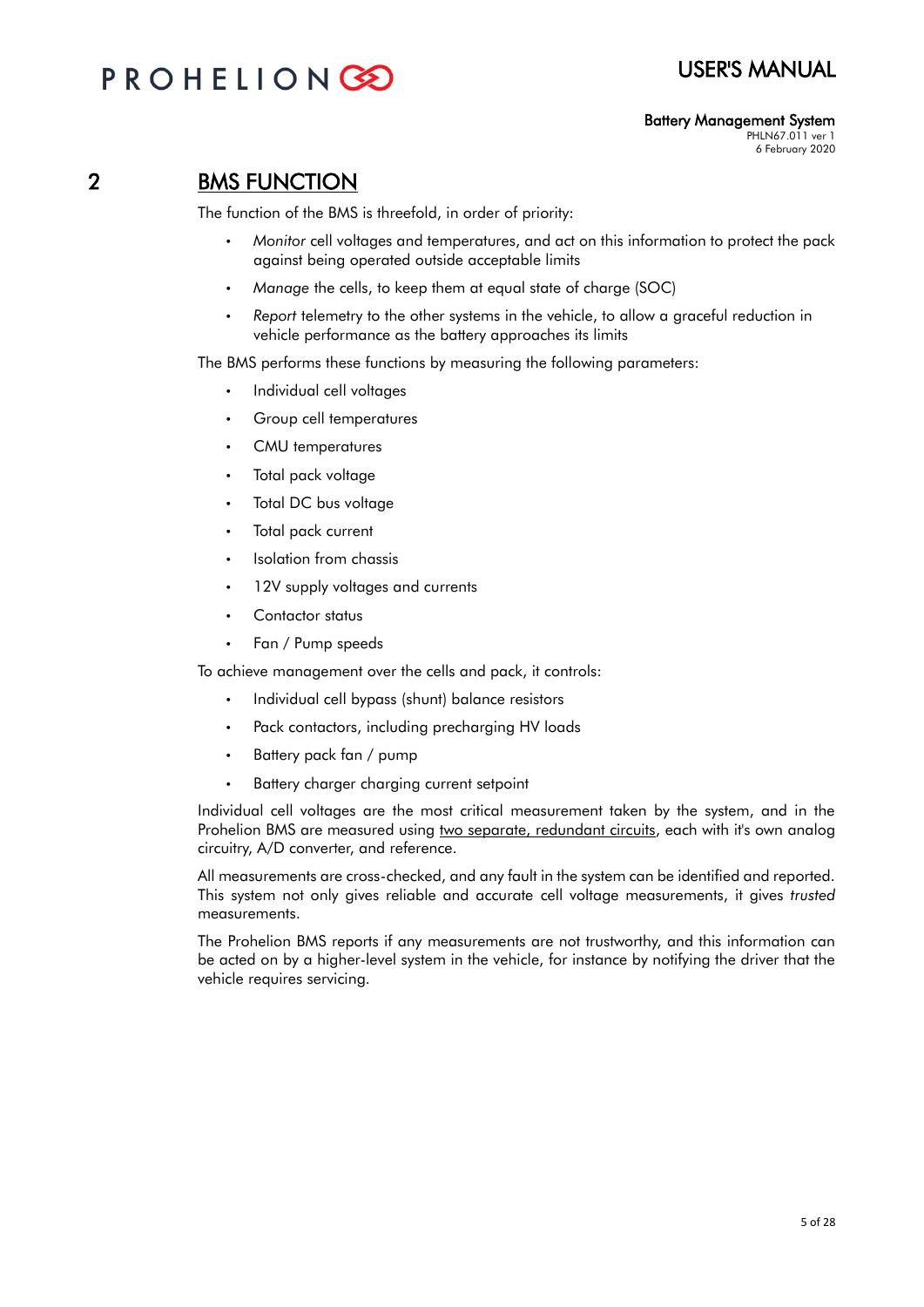#### Battery Management System

PHLN67.011 ver 1 6 February 2020

### 3 WARNINGS

A properly designed BMS system will protect a battery pack from being operated outside of acceptable limits. However, a poorly implemented system may not provide the expected protection – the Prohelion BMS must be installed in a professional and competent manner to function as designed.

Attention should also be paid to the larger system that the vehicle is part of, especially the systems associated with charging and the infrastructure to support it. As well as using the BMS to protect the pack, additional systems should be provided as backup as part of the charging infrastructure, for instance: fitting of smoke detectors; overcurrent and RCD protection in the AC supply; regular physical checks of charge cabling and connections; regular review of telemetry data for abnormal readings.

This list is not exhaustive, and it is the responsibility of the system designer / installer to conduct their own failure mode analysis and determine what is required.

Working around batteries is DANGEROUS.

Not only are lethal high voltages present, but individual cells can also put out thousands of amps when shorted, for example with a stray wire or dropped tool, throwing out arcs and molten metal.

Check the legal requirements in your jurisdiction for using licensed technicians for this type of work.

Wear eye protection. Use insulated tools. Take extreme caution.

Go slow. Think through every step before doing it.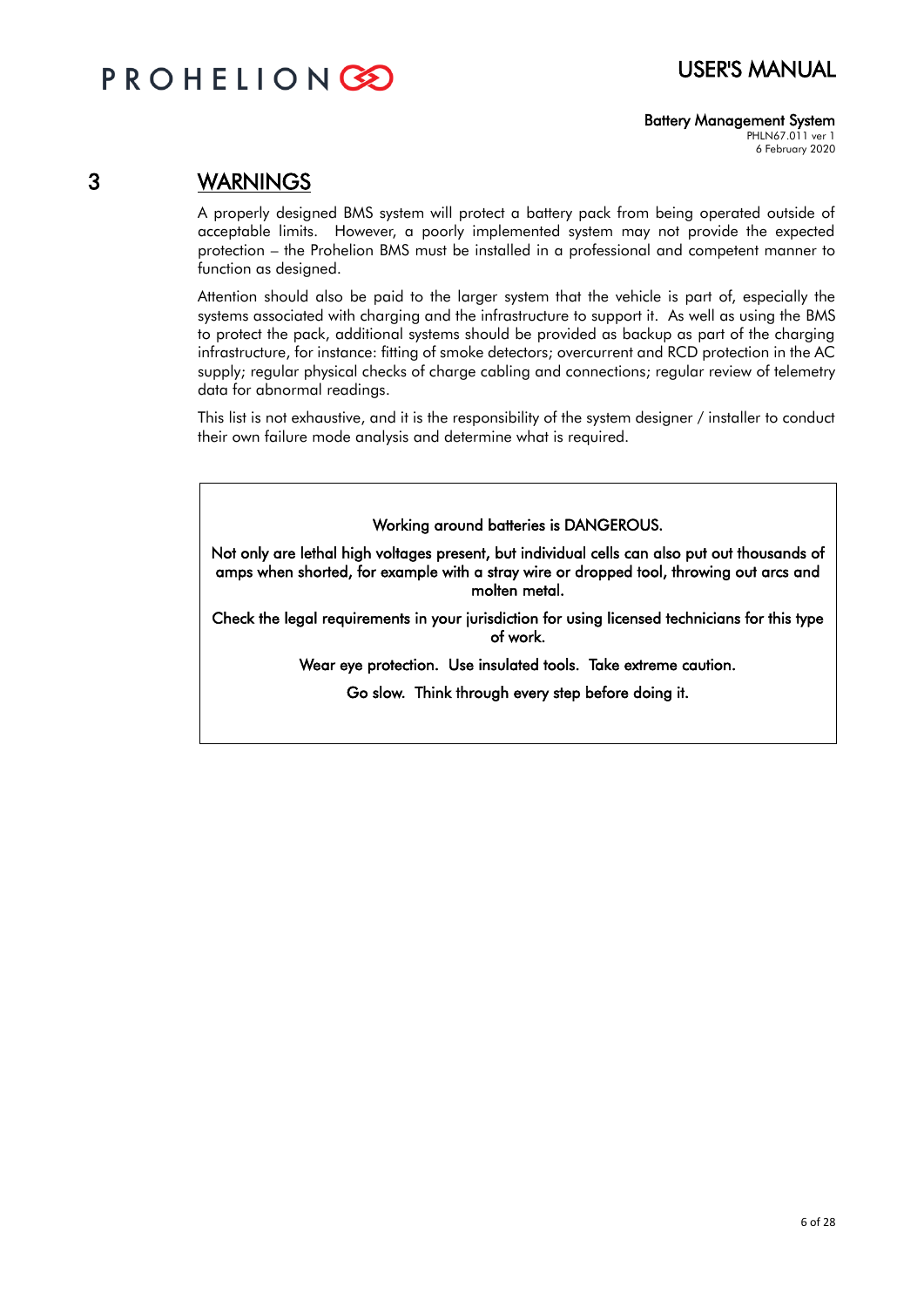### Battery Management System

PHLN67.011 ver 1 6 February 2020

## 4 TERMINOLOGY

Cell: A single physical unit, or permanently connected parallel group of units. A parallel group functions electrically as a larger capacity single unit.

Battery: A series-connected group of cells

## 5 CELL MANAGEMENT UNIT

### 5.1 FORM FACTOR

The Cell Management Unit (CMU) is supplied as a 1.6mm thickness Printed Circuit Board (PCB), conformally coated, without an enclosure. It is designed to be installed inside the battery box, in a weather-sealed area, along with the cells themselves. This means that all connections to the cells remain inside the battery pack enclosure, simplifying fusing and wiring installation requirements.

### 5.2 INSTALLATION

The CMU should be mounted to a flat surface, using at least four M3 fasteners, with the supplied piece of insulation material between the CMU and the surface. The CMU will operate at a much lower temperature when balancing if the mounting surface is a thermally conductive material such as aluminium or steel, and it is strongly recommended to install the CMUs on a surface such as this. CMUs should not be stacked together, as they will overheat.

For a professional installation, press-fit M3 studs (eg PEM FHS-M3-10) can be installed in the wall of the box prior to fitting the CMUs. The insulating sheet and CMU are then installed over the studs, and retained in place with Nyloc nuts.

Wiring should be appropriately strain relieved to withstand the vibration typically found in an automotive environment – do not support the weight of the wiring loom solely from the connectors on the CMU.

### 5.3 DIMENSIONS



### 5.4 CONNECTORS OVERVIEW

The following illustration shows the connections and indicators on the CMU: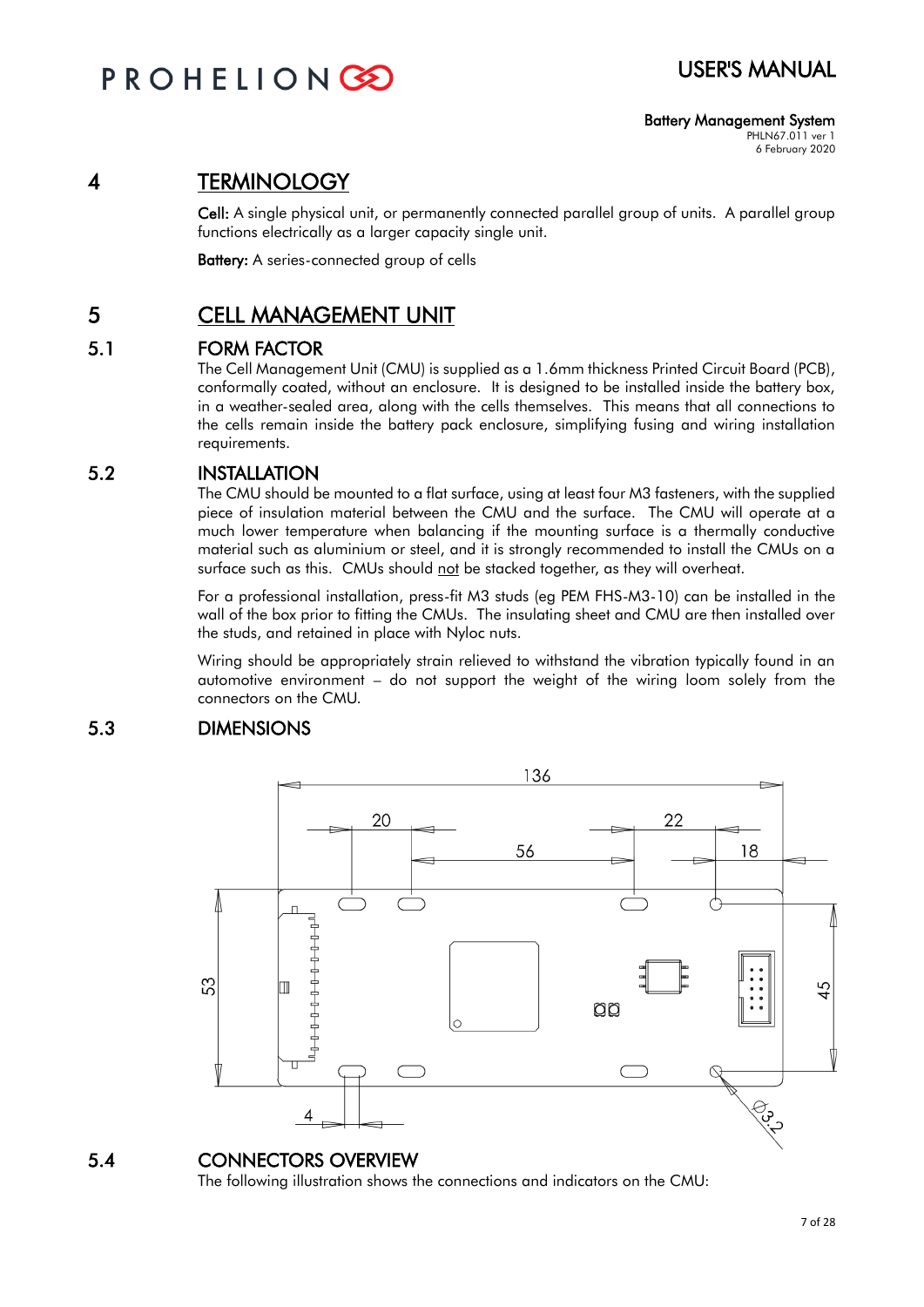## PROHELIONC

#### Battery Management System

PHLN67.011 ver 1 6 February 2020



### 5.5 ISOLATION

The CMU is isolated from the CMU CAN bus, and therefore from the vehicle chassis and other CMUs, with an isolation barrier rated for 1000V DC. This allows the HV battery pack to be fully floating from the vehicle chassis, as is required by most EV construction standards (eg NCOP14 in Australia).

This isolation barrier rating is only valid if the correct insulation material is installed between the CMU and the surface it is mounted on.

As the CMU CAN bus operates relative to the vehicle chassis, the CMU CAN ribbon cable should be kept isolated from the cells and cell sense wiring with a rating of at least the full voltage of the battery pack.

### 5.6 VOLTAGE RATING

The CMU voltage sense inputs are rated for a maximum of 5V per cell. Therefore, there must not be any breaks in the main battery string (from contactors, fuses, or service links) among the set of up to eight cells that are measured by a CMU, as a high voltage may be seen across this break when it is open, and destroy the CMU. Any breaks must be located between CMUs.

### 5.7 INDICATORS

The green LED on the CMU flashes to indicate that the CMU has power (via the CMU CAN bus) and the microcontroller is operating.

The red LED illuminates when any of the eight cells are balancing. This LED illuminating is not a fault condition.

### 5.8 CELL VOLTAGE & TEMPERATURE SENSE CONNECTOR

The connector used for the Cell Voltage Sense is a 12-way single-row 3mm pitch Molex MicroFit connector. The pinout is shown below, as viewed from the wire side – as you would look at it while inserting crimps. The colours shown match those used in the recommended cable.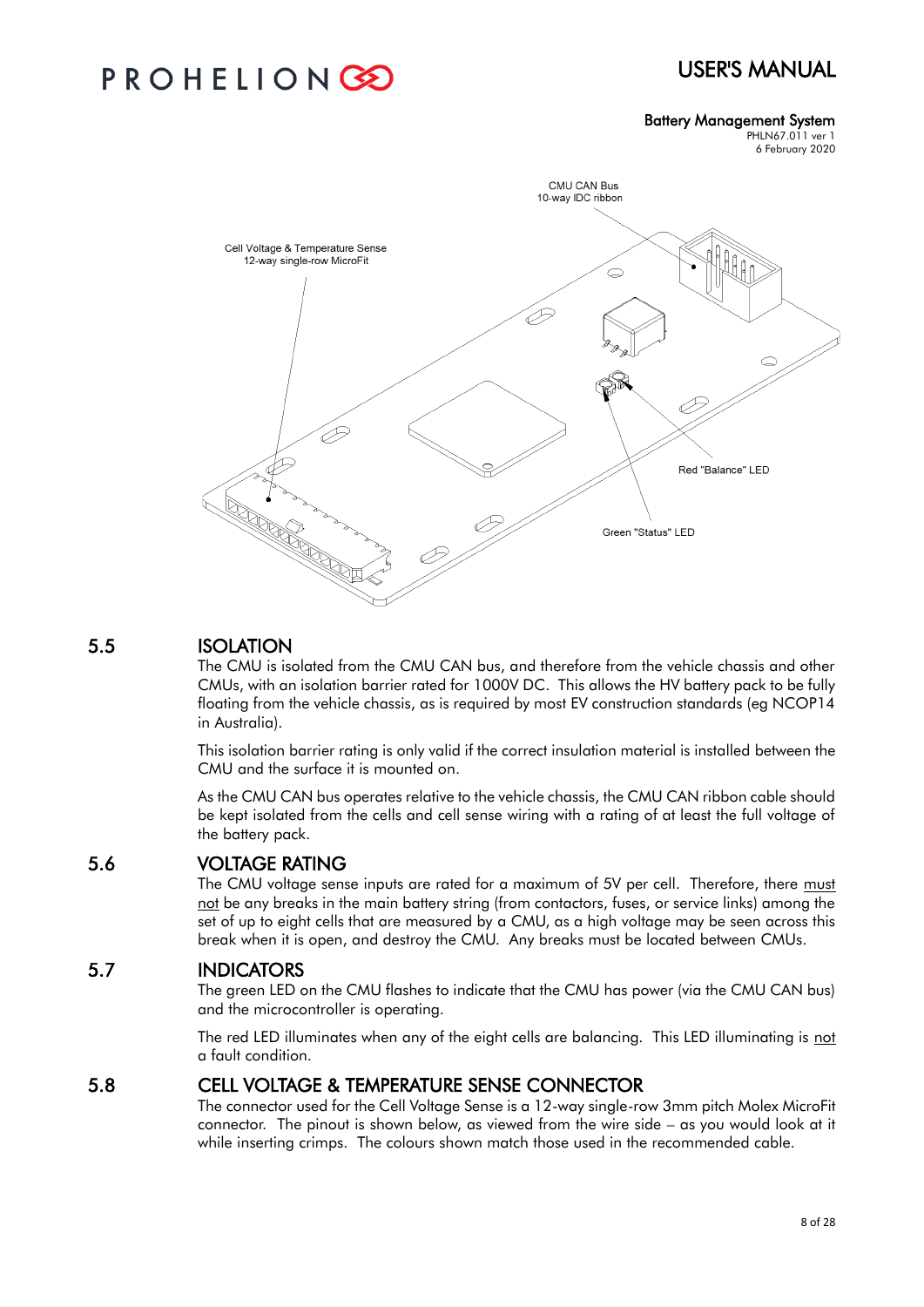## USER'S MANUAL

Battery Management System

PHLN67.011 ver 1 6 February 2020



Please refer to the associated Assembly Procedure document TRI67.006 for detailed procedures on making the cell sense wiring harness.

### 5.8.1 Temperature Sensor

The recommended cell temperature sensor to use is a Murata 10k NTC bead type thermistor (NXFT15XH103FA2B100) with 100mm leads. The thermistor should be attached to a part of the cell that is a good representation of the internal temperature, such as a cell terminal (Care MUST be taken that the sensor is appropriately insulated from the terminal).

## 6 CMU CAN BUS

The CMUs and BMU communicate via CAN bus at a fixed 125kbit/s rate, running over standard 1.27mm pitch 10-way IDC ribbon cable.

The BMU supplies 12V power to the CMUs along this cable.

As a CAN bus, this cable requires termination of the CAN-H and CAN-L signals together at both ends of the network. Use the supplied CMU CAN termination boards to do this.

Use a single length of cable to join all CMUs, the BMU, and both termination resistors together. This can easily be achieved by crimping on a standard 10-way IDC crimp as the cable passes each device.

Pin 1 on each device is indicated by an arrow and the numeral '1' on the PCB, and/or an arrow moulded in the connector.

Make sure that the ribbon is oriented correctly on all devices: Pin 1 should join to Pin 1 on every other device, and should also be the polarity indication on the ribbon cable, usually a red stripe.

The CMU CAN bus cable is electrically connected to vehicle ground at the BMU, and therefore must be kept physically separated from any battery or other HV connections to at least the maximum voltage rating of the pack.

### 7 BMS MASTER UNIT

### 7.1 FORM FACTOR

The BMS Master Unit (BMU) is supplied as a 1.6mm thickness Printed Circuit Board (PCB), conformally coated, without an enclosure. It is designed to be installed inside the battery box, in a weather-sealed area, along with the cells themselves. This means that all connections to the pack remain inside the battery pack enclosure, simplifying fusing and wiring installation requirements.

The BMU should be mounted to a flat surface, using 7x M3 standoffs, of sufficient length to allow the appropriate clearance distance between the components on the PCB and the mounting surface. Use of an insulation material layer may allow a lower-profile mounting. This distance will be determined by the maximum operating voltage of the pack, required isolation voltage rating, and regulatory creepage and clearance distances.

All connections to the BMU are along one edge, simplifying wire routing inside your battery enclosure. Wiring should be appropriately strain relieved to withstand the vibration typically found in an automotive environment – do not support the weight of the wiring loom solely from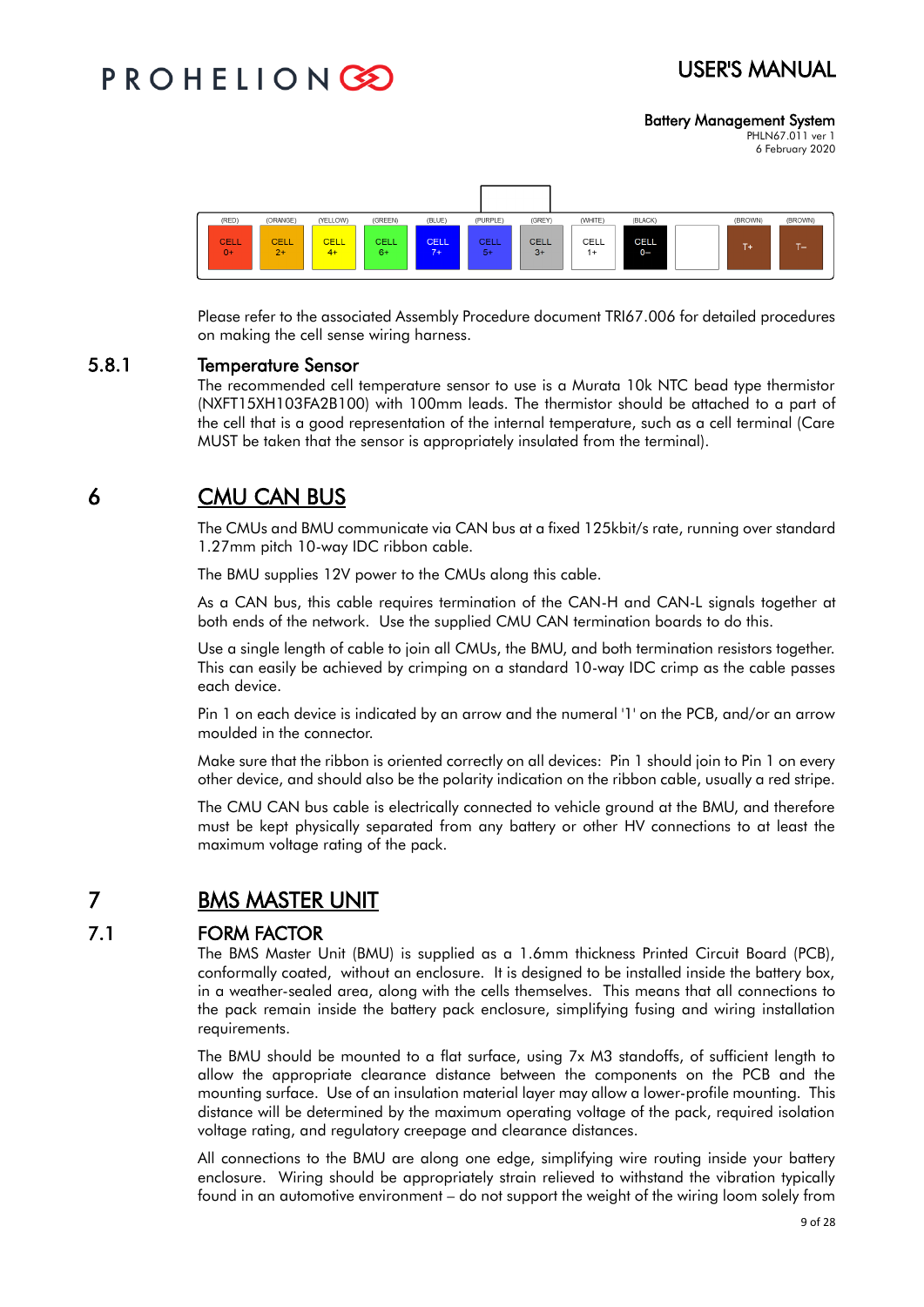## PROHELIONC

Battery Management System

PHLN67.011 ver 1 6 February 2020

the connectors on the BMU.

### 7.2 DIMENSIONS

The BMU PCB size and mounting holes are shown below. Dimensions in mm.



### 7.3 CONNECTORS OVERVIEW

The following illustration shows the connections on the BMU:



Refer to the relevant sections of this document for more details on the pinout and wiring for each connector.

### 7.4 ISOLATION

The HV Sense connection is isolated from the remainder of the BMU with an isolation barrier rated for 1000V DC. This allows the HV battery pack to be fully floating from the vehicle chassis, as is required by most EV construction standards (eg NCOP14 in Australia).

The remainder of the BMU operates relative to the GND supplied along the vehicle CAN bus connection, and this must be tied to the vehicle chassis at some point in the system.

### 7.5 INDICATORS

The output status of the three contactor drives, fan outputs, and CMU CAN bus power are all indicated with green LEDs at the edge of the BMU adjacent to the relevant connector.

Other indications and faults can be observed using the Windows PC software via the CAN-Ethernet bridge, or by any other device on the CAN bus that is programmed to receive status messages from the BMS.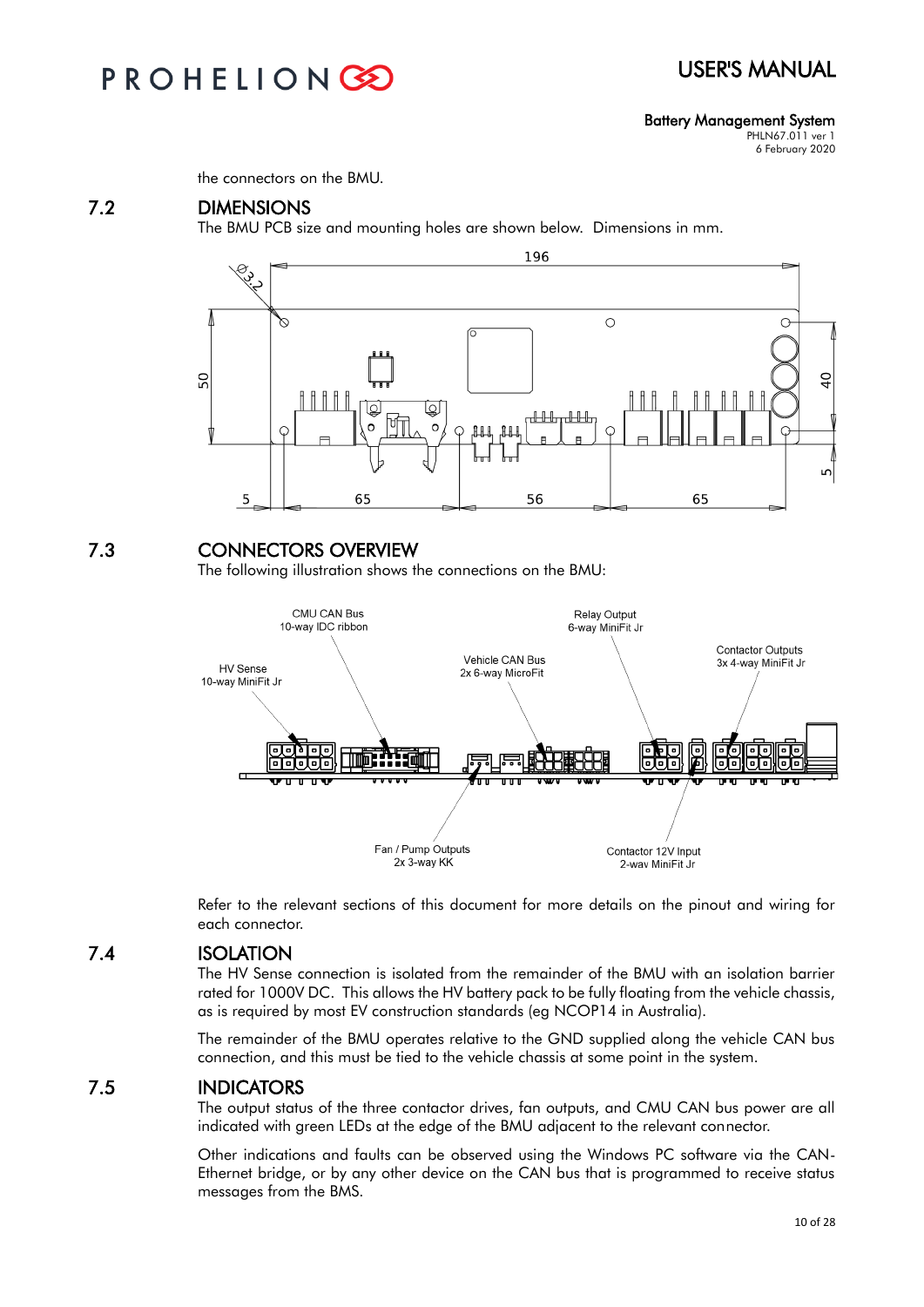### Battery Management System

PHLN67.011 ver 1 6 February 2020

### 8 HV SENSE

The HV Sense connector allows the BMU to measure the total pack voltage (pack side of the contactors), total DC bus voltage (vehicle side of the contactors), and total pack current flow. This information is used to control precharge and pack safety, and to calculate pack Ah usage and SOC.

The HV Sense connector and associated electronics are isolated from the remainder of the BMU. Take care when routing wiring around this connector to maintain good isolation between it and the rest of the vehicle system.

Wire the Vehicle HV+ and Battery HV+ sense wires to their respective sides of Contactor 2 in the positive rail. Wire the Battery HV– and Shunt sense wires to their respective sides of the current shunt in the negative rail. Refer to the BMS wiring diagram in the Appendix for more details.

Please note that this sense wiring must be rated for the full pack voltage, although it is low current so a small gauge wire can be used. Check the relevant wiring standards regarding wire rating and colours, for example NCOP14 (in Australia) specifies Orange wire for all battery pack and other HV system wiring.

The Battery HV– and Shunt sense wires should be twisted together to minimise noise pickup between the BMU and the shunt. It is suggested to have these wires no longer than 300- 400mm.

### 8.1 HV SENSE CONNECTOR

The connector used for the HV Sense is a 10-way 4.2mm pitch Molex MiniFit Jr connector. The pinout is shown below, as viewed from the wire side – as you would look at it while inserting crimps. The colours shown match those recommended in most EV wiring standards for HV DC wiring.



The sense points are as follows:

- Vehicle HV+ Sense Vehicle side of Contactor 2
- Battery HV+ Sense Battery side of Contactor 2
- Battery HV– Sense Battery side of 25mV Shunt
- Shunt A Vehicle side of 25mV Shunt
- Shunt B Battery side of 25mV Shunt

### 8.2 HV SENSE FUSING

All HV Sense connections should be fused with an appropriately rated fuse for the type of wire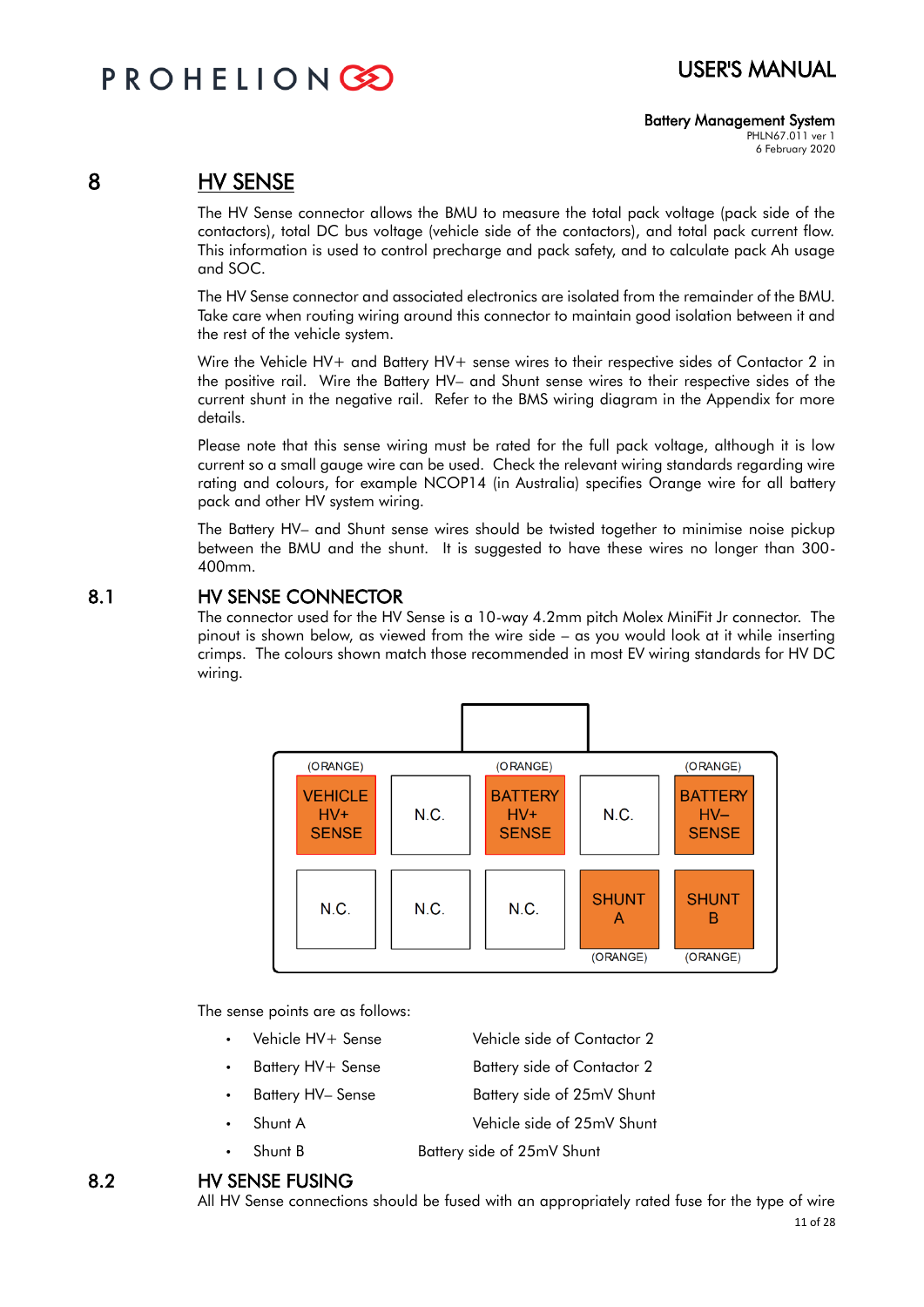PROHELIONCE

## USER'S MANUAL

#### Battery Management System

PHLN67.011 ver 1 6 February 2020

used for the sense connection. This fuse should be low current (since the sense wiring uses small wires) and rated for the full DC pack voltage. The fuse should be located towards the supply end of the sense wiring.

### 9 PACK CURRENT SENSE

The BMU provides a mechanism for measuring pack current using a resistive shunt. This is preferred over hall-effect based sensors as it provides much lower drift, allowing more accurate State of Charge (SOC) integration calculation.

The shunt must be located in the Battery HV– connection of the pack, as shown in the BMS wiring diagram in the Appendix.

### 9.1 SHUNT SELECTION

The BMU Shunt Sense input has a full-scale range of  $\pm 25$ mV, relative to the Battery HV– Sense input. This allows the use of a standard 50mV shunt running at half its rated current to minimise heat buildup and thermal drift effects, since it will be installed inside the battery pack.

Choose a full-scale range slightly over the expected maximum battery current. As an example, a Prohelion WaveSculptor200 motor controller driving an induction motor may have an expected maximum power consumption of 90kW. At a 400V battery voltage, this is 225A. Choose a full scale of 250A to allow some headroom on the measurement. Since we wish to use a standard 50mV shunt at half rating, you would therefore select a 500A/50mV shunt.

The value of the shunt can be set in the user-interface software.

### 9.2 STATE OF CHARGE REPORTING

The BMU takes readings of the shunt current using a high-accuracy front-end circuit and 24-bit A/D converter. It integrates these readings to accumulate an Ah consumption for the pack.

The Ah accumulation is used in conjunction with the user-settable pack capacity value to calculate a SOC in percent. Both Ah and percent are reported on the CAN bus.

The SOC reading is reset to 'full' when the first bypass shunt has activated during a charge cycle. At this point the "Balance SOC" telemetry value begins incrementing, halting when all bypass shunts are active. This "Balance SOC" telemetry value therefore shows the amount of imbalance between cells that has been corrected during the current charging session.

### 9.3 OVERCURRENT SHUTDOWN

The BMU has the capability to shut down the pack by opening the contactors if the pack current exceeds a fixed threshold. This function is not currently implemented in the default firmware, but will be added at a later date.

### 10 CONTACTOR DRIVE / SENSE

The BMU provides three outputs for driving HV contactors with 12V coils. At a minimum Contactors 1 & 2 are required for pack safety, although this option still presents a shock hazard (via the precharge resistor) in a single-fault situation to the rest of the system. A professional design will use all three contactors.

The contactors are energised in sequence (1, 3, 2) during precharge, and de-energised when shutting down the system both under user command and due to a fault being detected by the BMS. The BMU operates the contactors to protect the cells above all other priorities.

Each contactor output connector also has pins for feedback from contactors with auxilliary sense contacts. These can be used by the BMU to detect failed contactors, both failed open or welded shut. Do not connect these pins to anything other than auxilliary contact output terminals – they are not rated for anything more than the 12V supplied by the BMU.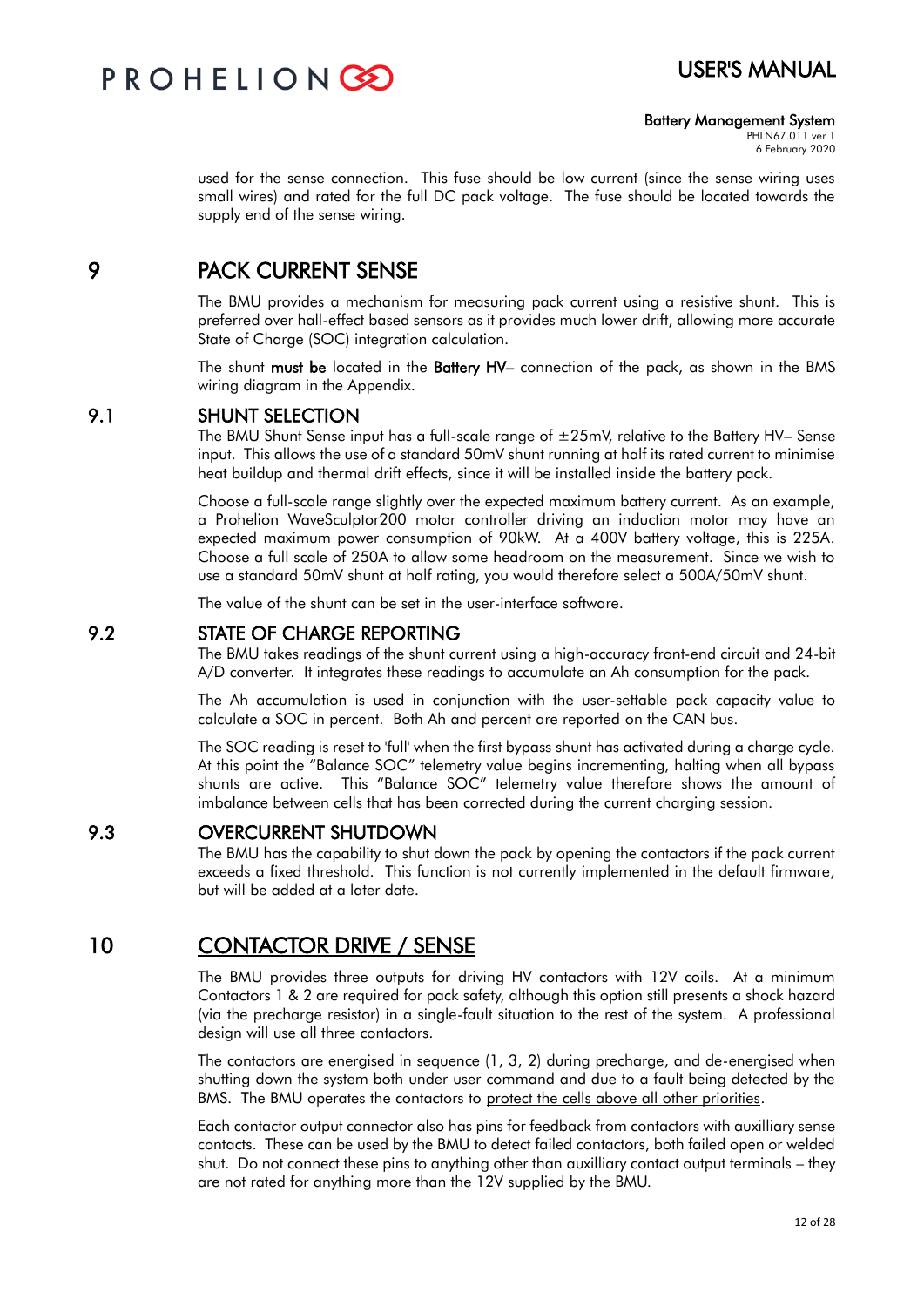

#### Battery Management System

PHLN67.011 ver 1 6 February 2020

Refer to the BMS datasheet for continuous and peak current and voltage ratings of the contactor drive outputs. Contactors without integrated electronics must have a diode fitted across their coil terminals to limit flyback voltage at turn-off.

### 10.1 CONTACTOR 12V SUPPLY CONNECTOR

The connector used for the Contactor 12V supply input is a 2-way 4.2mm pitch Molex MiniFit Jr connector. The pinout is shown below, as viewed from the wire side – as you would look at it while inserting crimps.



This connection should be wired to the vehicle 12V DC supply via the emergency stop switch (if fitted), the G-force impact switch, an optional HV disable switch, and a fuse. It requires a low impedance connection to the vehicle battery, since most contactors draw a large current inrush during turn-on, and a poor connection will result in contactor chattering and/or precharge fault trips.

This connection draws no current when the BMS is in the off state, and does not have to be routed via the ignition key. Connecting it to a permanent source of power (rather than via the ignition key) allows the BMS to operate the contactors without the ignition key switched on, for example during charging.

### 10.2 CONTACTOR OUTPUT CONNECTORS

The connectors used for the Contactor drive outputs are a 4-way 4.2mm pitch Molex MiniFit Jr connector. The pinout is shown below, as viewed from the wire side – as you would look at it while inserting crimps. The colours shown match those used by the Gigavac GX11 and GX12 family of contactors.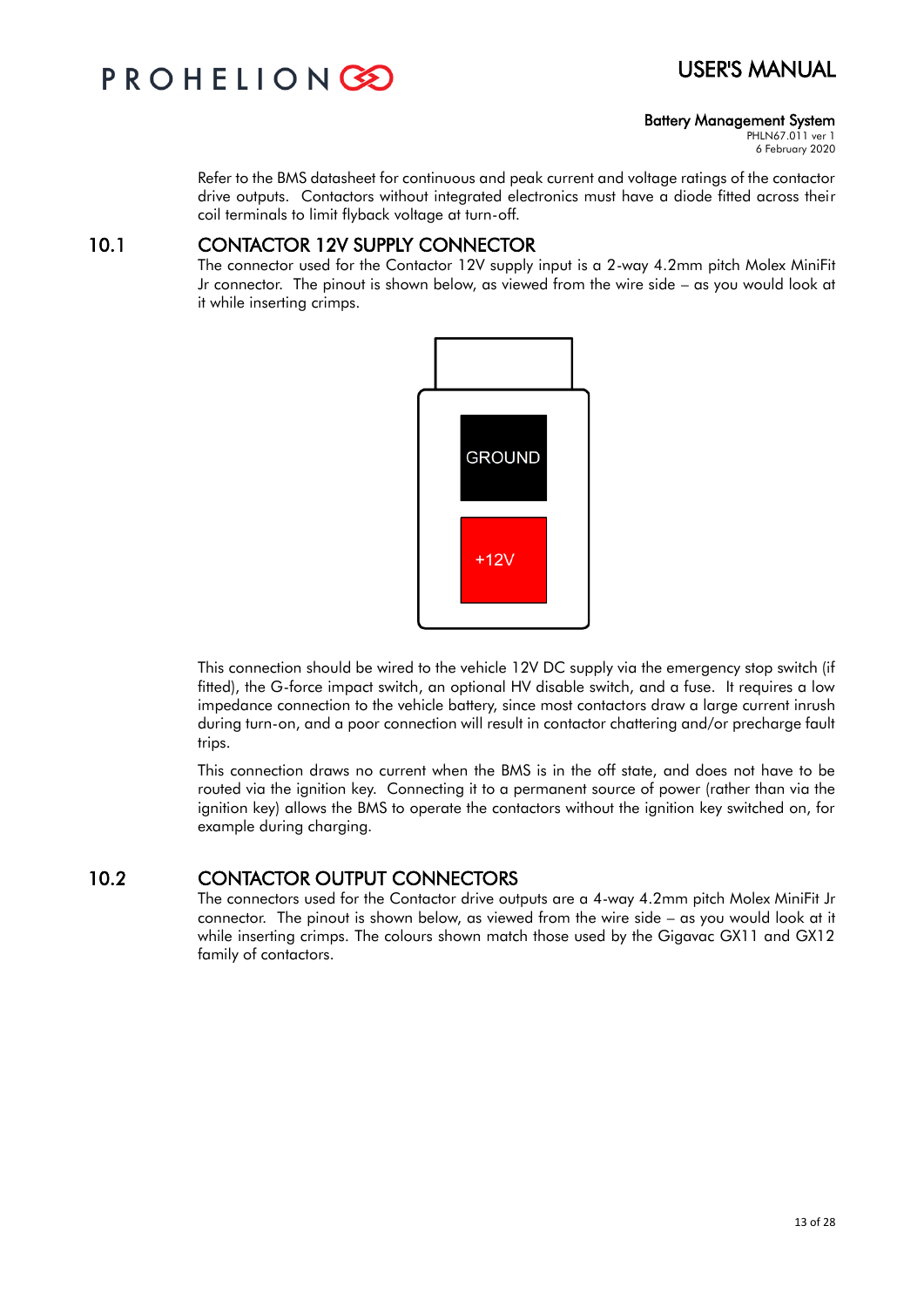## PROHELIONG

#### Battery Management System PHLN67.011 ver 1

6 February 2020



## 11 PRECHARGE

### 11.1 CONCEPT

Loads such as motor controllers (inverters), DC/DC converters, and other high-voltage, highpower electronics contain capacitors across the DC bus. If these are suddenly connected to the battery pack by closing a contactor or switch, then there will be a very large inrush current (thousands of Amps) followed by a voltage surge due to the battery and cabling inductance. This inrush current will damage the devices and weld contacts together, and the voltage surge can also cause components to fail.

Precharging the capacitors in the various devices solves these problems. This can be done by first connecting the loads to the battery through a resistor, so that the current into the capacitors is limited to a few amps. The voltage on the capacitors will then rise in a controlled manner, and when it is close to the battery voltage the main contactor can be closed to directly connect everything together.

### 11.2 ACTION

The BMU initiates a precharge sequence when commanded to do so from the EV Driver Controls. There are two conditions that begin precharge: the ignition key moving to the *start* position from the *run* position; and the *fuel door* being opened for charging.

Either closing the *fuel door*, or moving the key to no longer be in Ignition *run* position will shut down the system and open the contactors to make the system safe.

The BMU can also be set to run in "Standalone Operation" mode, where it will precharge as soon as it measures an acceptable voltage on the 12V contactor power input. This mode would normally be used in remote area power installations and similar applications, not in vehicles.

### 11.3 SEQUENCE

The precharge sequence is as follows:

- 1. Contactor 1 energises to connect Pack- to the vehicle
- 2. Contactor 3 energises to connect Pack+ to the precharge resistor, and allow the BMU to take pack voltage measurements. A pack isolation test is performed at this point
- 3. The capacitors in the devices in the vehicle precharge through the precharge resistor that is in parallel with Contactor 2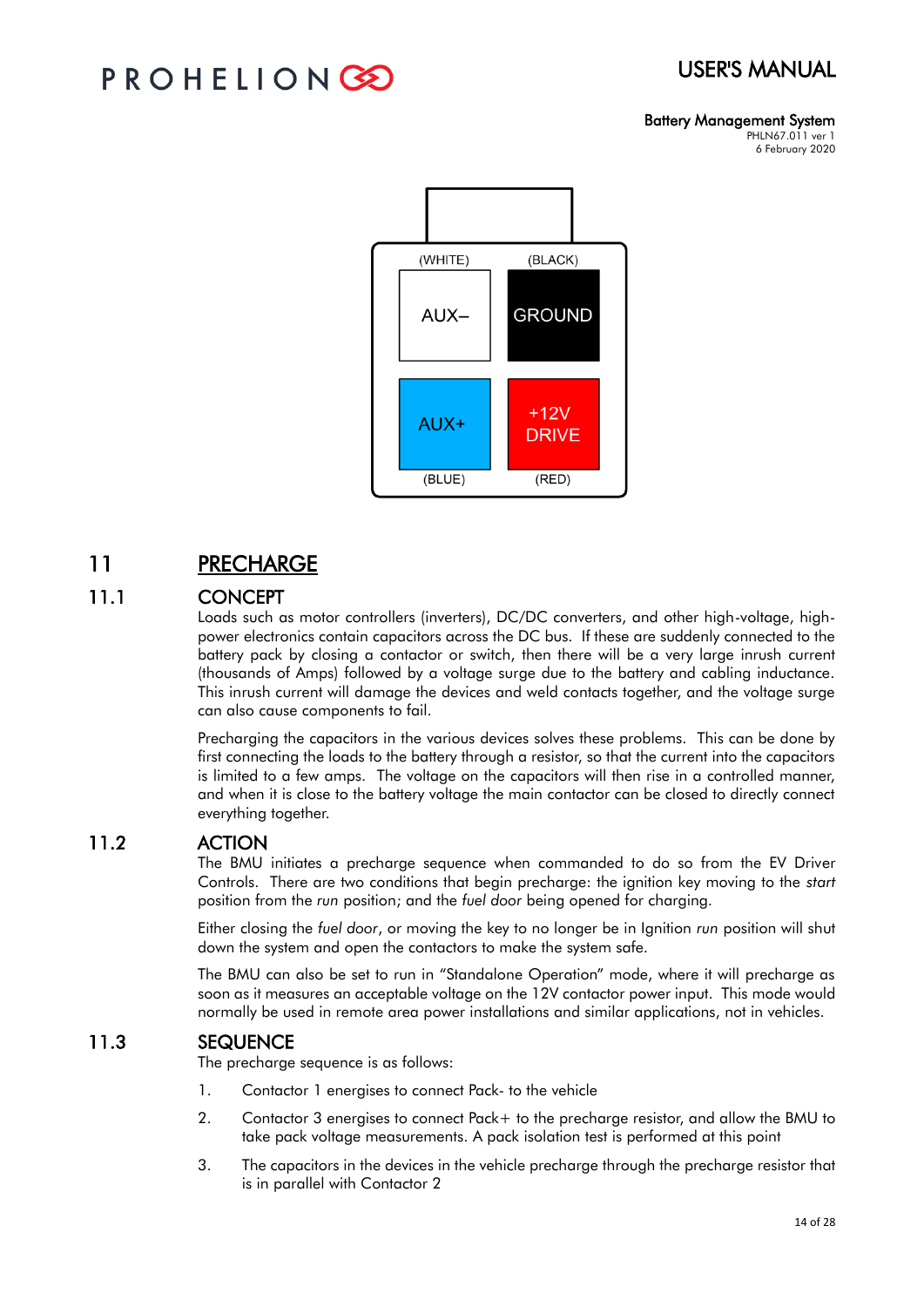#### Battery Management System

PHLN67.011 ver 1 6 February 2020

- 4. When the pack voltage and the DC bus voltage are within tolerance then Contactor 2 is energised to complete the high-current circuit
- 5. The BMU is now in "Run" mode, and does the following:
	- reports this fact on the CAN bus
	- activates the status relay output (which can be used to enable the DC/DC converter)
	- turns on the pack fan outputs

### 11.4 PRECHARGE RESISTOR SELECTION

Selection of the external precharge resistor is critical for correct and long-term reliable operation of the precharge circuit. A judgement must be made by the designer of the vehicle power system to the tradeoff between resistor size, cost and weight, and expected precharge time. A slower time can use a smaller, cheaper resistor, but taking too long to precharge will be annoying to the end user of the vehicle. An aluminium-cased wirewound resistor is the most commonly chosen type of resistor.

As an example, the calculations for a typical EV system are shown as follows:

System battery voltage maximum  $= 450V$ 

Motor controller (Prohelion Wavesculptor 200) capacitance =  $800\mu$ F

Chosen precharge current  $= 1A$ 

Therefore, the minimum resistance (fastest precharge) will be  $450V / 1A = 450$  Ohms. Choose 470 Ohms as the next highest common value. Peak power dissipation in the resistor is therefore  $450V^2/470R = 430W$ .

The expected precharge time is given by the time constant TAU = R (Ohms)  $*$  C (Farads), where the voltage on the capacitor should change by 63% of the difference each TAU time interval. Precharge should be within 95% of the initial value within 4 TAU, and to 99% within 5 TAU intervals, as an exponential decay. For the example system,  $TAU = 376$ ms, so the expected precharge time of 4 TAU =  $1.5$  seconds.

Choosing a >500W resistor is unnecessary, as this rating is only needed for a short amount of time during normal operation. However, the resistor cannot be too small, as if a fault situation occurs, such as a short circuit in the motor controller, then this power will be dissipated continuously for the entire expected precharge time, until the precharge controller realises that precharging has not occurred properly and goes into an error state. For safety, the resistor in the example system should be chosen to tolerate a one-off event, starting at the expected maximum ambient temperature, of 430W for 1.5 seconds.

Searching through available off-the-shelf options from Digikey, the RH series from Vishay is chosen as a likely candidate. According to the datasheet located at http://www.vishay.com/docs/50013/rh.pdf , for short time overloads, a power rating of 12x the nominal power is acceptable for a 2 second duration. Using a 50W resistor, this equates to an overload rating of 600W, starting at an ambient of 25°C.

Therefore, this 50W resistor is acceptable for the external resistor in this application based on maximum fault power.

During normal operation, the capacitors contain a charge of 0.36C, giving an energy storage of 81 Joules. Note that this is a lethal amount of energy. During an RC precharge type event, the same amount of energy that is eventually stored in the capacitor is also dissipated in the resistor.

If not mounted on any additional thermal mass, and assuming that 20g of the resistor's total mass is aluminium (specific heat = 0.897 J/g°C), 81 Joules will give a temperature rise of  $\Delta T$  $= Q/mc = 4.5$ °C, also well within limits. During a fault situation, where 430W is being dissipated in the resistor, the same thermal calculation shows a temperature rise of 48°C above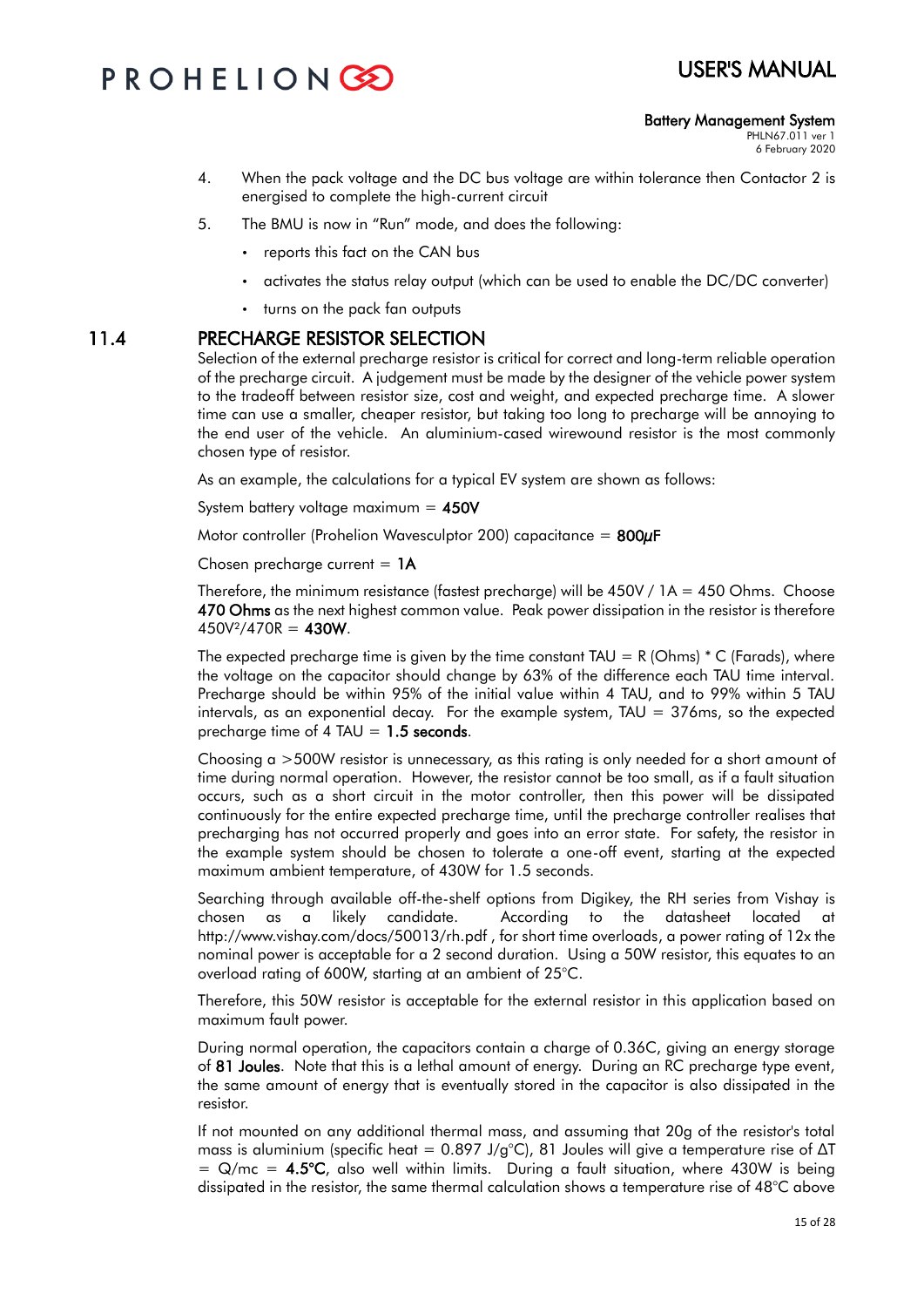Battery Management System

PHLN67.011 ver 1 6 February 2020

the starting temperature. This also is within limits.

The maximum acceptable operating voltage for the 50W resistor is 1285V, so our maximum of 450V is also within limits.

Therefore, a 470 ohm, 50W, RH series wirewound aluminium resistor would be a suitable choice of external resistor for this application of precharging 800uF to 450V in 1.5 seconds. Other devices on the HV bus such as DC/DC converters and battery chargers will add significant extra capacitance, and must be factored into these calculations.

Note that the BMS must be programmed with the correct timeout value, so as it knows what the expected precharge time is. If this is not done, then the precharge controller will either expect precharge to have finished when it has not, resulting in an error state, or it will expect precharge to take much longer than it really does, resulting in a potential overload and a fire in the external resistor if there is a system fault.

### 11.5 CAVEATS

Be aware that loads that draw current *during* precharge will cause the precharge sequence to fail and/or the precharge resistor to overheat. This is because the current drawn by the load will slow or possibly prevent the output voltage from rising, meaning precharge never completes in the expected time.

The typical load that causes this problem is the DC/DC converter used to charge the 12V auxilliary battery.

This problem can be avoided by using the relay output on the BMU to control an "enable" input on the problematic loads once precharge has completed and the BMU is in "Run" mode. By default, this relay activates in this manner.

## 12 TRUSTED MEASUREMENTS

The CMUs measure their cell voltages using two separate front-end circuits, A/D converters, and voltage references. One channel records with a high resolution 24-bit converter at a slow 2 Hz rate. The other channel uses a mid resolution 12-bit converter running at several kHz. These are cross-checked against each other to verify that the CMU is functioning correctly and that the cell voltage measurement can be trusted.

Measurements reported on the CAN bus telemetry come from the high resolution channel.

Measurements where the two channels do not agree are flagged as untrusted. If any cells report an untrusted measurement, the BMU will report a TRUST error on the CAN bus. This is not treated as a fatal error, and will not result in a pack shutdown.

The threshold where a trust error is generated is set in the BMU config, and is currently factory set to 100mV.

Please note that due to the different response rates of the two A/D converters, it is possible to get a trust error briefly during sharp voltage transients on the cells, for instance during rapid acceleration or regen braking events. Whatever higher-level vehicle system is handling BMS telemetry and user interface should be programmed to ignore trust errors that are present for less than some period (eg 500ms) of time.

## 13 FUSING

The battery pack must be fused in each physical pack section with a fuse rated for at least the full DC pack voltage. Note that it must be a DC rated fuse.

Selection of fuse type and current rating is beyond the scope of this document, as it depends on expected load profile and duration, cable sizing and temperature rating, cable installation methods, and short-circuit rating of the pack, among other factors.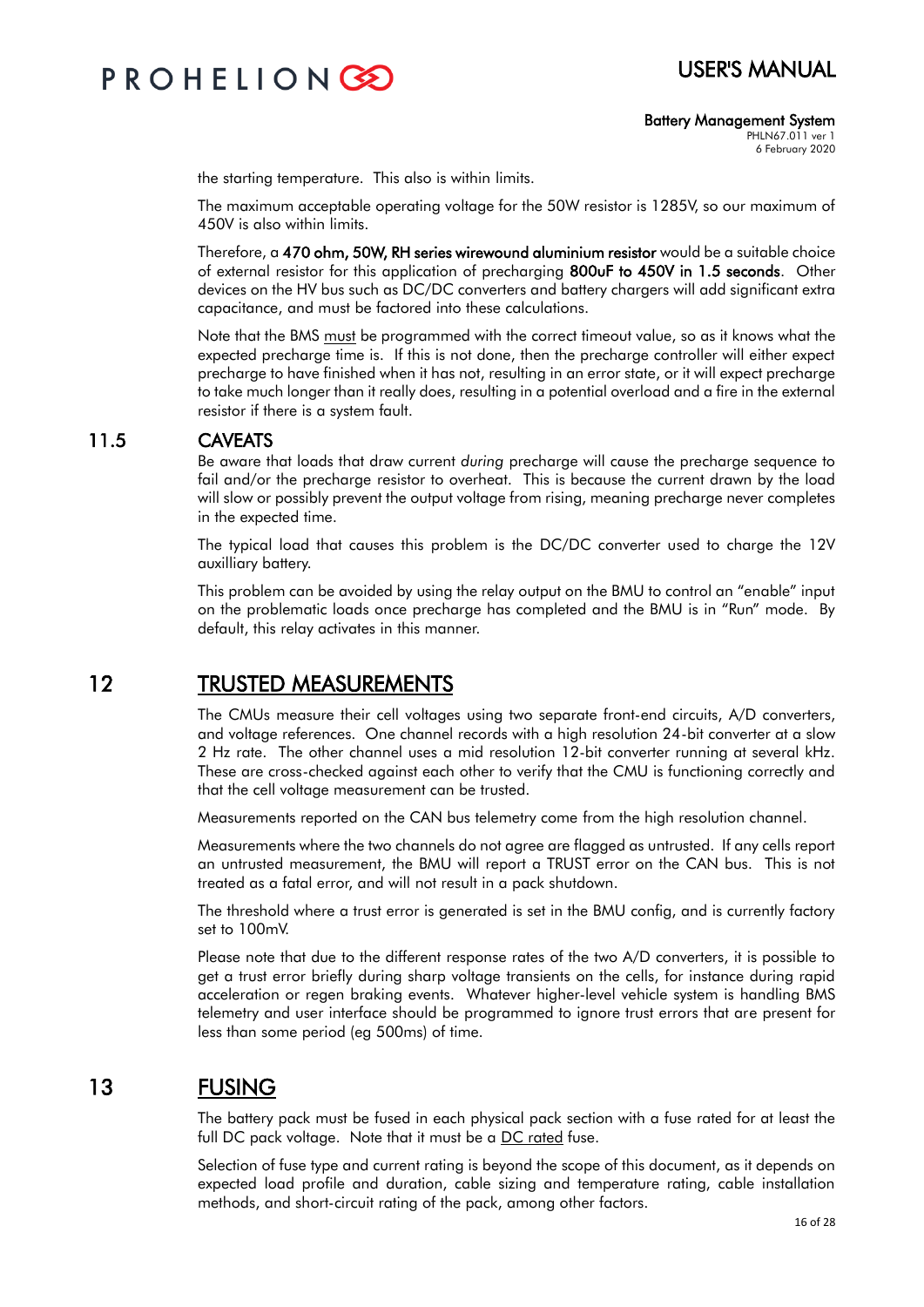### Battery Management System

PHLN67.011 ver 1 6 February 2020

## 14 CONTACTOR SELECTION

The three contactors used to break the HV DC connections must be appropriately rated for the currents and voltages seen during both normal use and during fault situations. Typical parts used in automotive sized packs are the Tyco EV200 or the Gigavac GX11 or GX12 series. Selection of these parts is beyond the scope of this document.

## 15 OPERATING THRESHOLDS

There are six user-settable thresholds that control the operation of the BMS. These should be set based on the maximum acceptable limits for the cells used in the battery pack, along with reference to the charge/discharge curves for selecting the balancing points.

These operating points can be programmed into the BMU over the CAN bus using the BMS Setup software and a Prohelion CAN-Ethernet bridge. Settings that are required at the CMUs are passed to them from the BMU when the system starts.

The SOC vs Voltage curve for a typical Lithium chemistry cell is shown below, along with the location of the various thresholds.



State of Cha rge (SOC)

### 15.1 OVER VOLTAGE THRESHOLD

This voltage should be set to the maximum acceptable voltage for the cell. If it is ever exceeded, then the BMS will move to the Error state and open the contactors immediately to protect the pack.

### 15.2 BALANCE THRESHOLD

This voltage is the target setpoint for the charging control algorithm, and will be the voltage that the cells are charged to in normal operation. It should be chosen to be part-way up the 'knee' in the voltage charge curve, so that the cells can be easily seen to be at different SOC and therefore balanced accurately.

Choosing this number to be higher (closer towards the Over Voltage Threshold) will give a slightly increased useable capacity of the pack, but will make it more likely that sudden regen braking will push a cell above the Over Voltage Threshold and shut down the system without warning. Pushing the usual charge voltage to the maximum rating of the cell may also reduce cell cycle life – refer to the cell datasheet for specific information on this aspect, as it is highly dependant on cell chemistry and manufacturing techniques.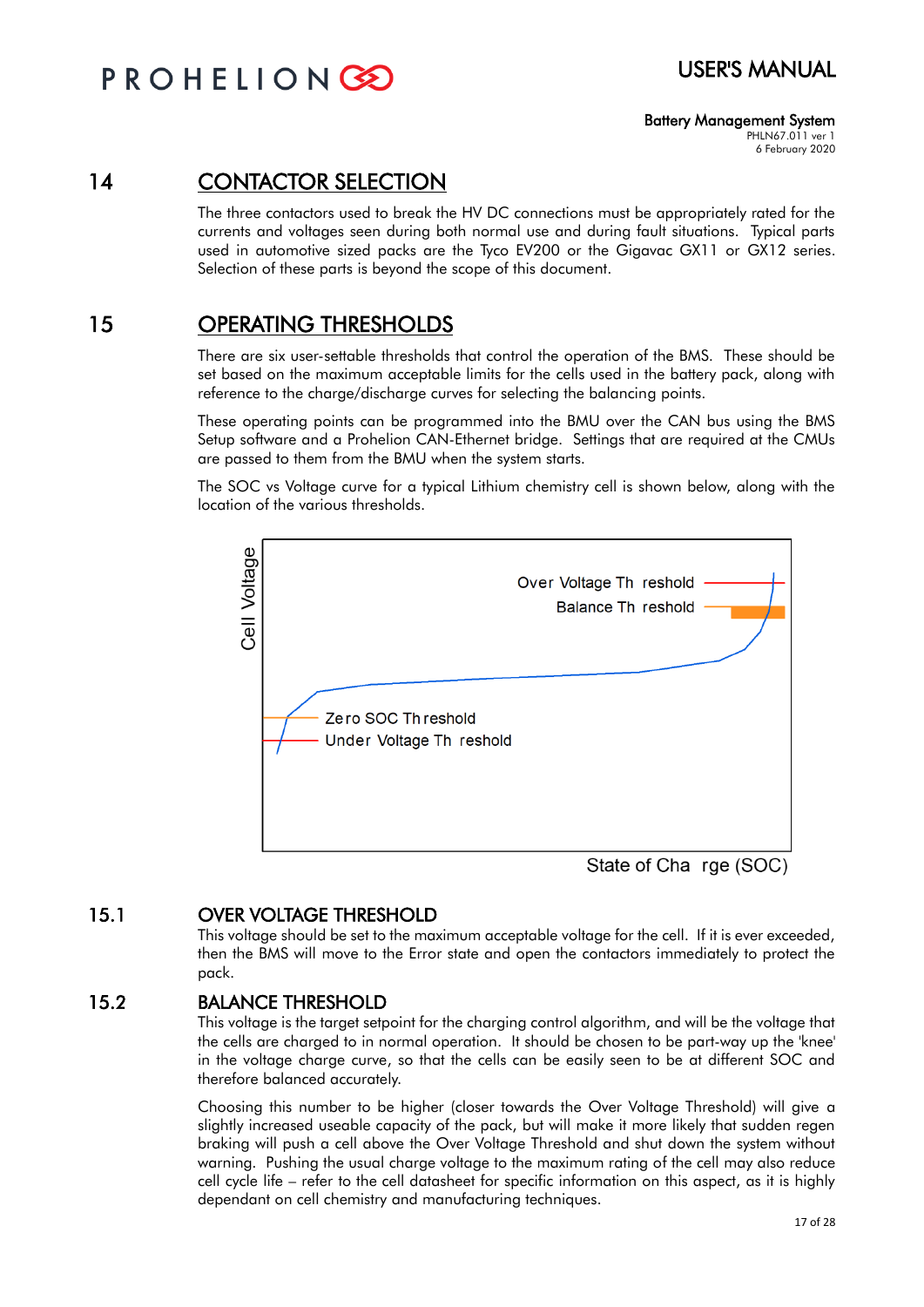

#### Battery Management System

PHLN67.011 ver 1 6 February 2020

When any cell exceeds this voltage, the cell balance (shunt) resistor for that cell is switched on, and begins to discharge that cell at approximately 250mA. The shunt resistor remains switched on until the cell falls below the Balance Threshold by the Balance Threshold Hysteresis value.

### 15.3 BALANCE THRESHOLD HYSTERESIS

This voltage determines the hysteresis used to control the balance resistors.

If using CMUs made after January 2013, it should be set to around 5mV, as the firmware in the newer CMUs turns off the shunt resistors while taking voltage measurements to eliminate errors caused by the resistance of the sense wiring.

If using older CMUs, it should be set to around 50mV for a typical pack, to allow for the voltage drop in the sense wiring, connections, and cell impedance when 250mA of balance current is flowing. This will be installation dependent.

Setting it too low will cause oscillations in the balance resistor switching and possibly erroneous voltage measurement reporting.

Setting it too high will give a wide band of voltage that various cells are balanced to, giving a less than optimally balanced pack and slightly reduced pack capacity.

### 15.4 ZERO SOC THRESHOLD

This voltage should be set to the point where the cells are considered fully discharged during normal operation. It will be along the lower 'knee' in the charge curve. When a cell goes below this threshold, the BMU reports SOC as 0%. It is also the target minimum voltage used by motor controllers and other devices to not exceed during operation.

### 15.5 UNDER VOLTAGE THRESHOLD

This voltage should be set to the minimum acceptable voltage for the cell. If any cell voltage falls below this point, then the BMS will move to the Error state and open the contactors immediately to protect the pack.

### 15.6 OVER TEMPERATURE THRESHOLD

This temperature should be set to the maximum acceptable operating temperature for the cell. If it is ever exceeded, then the BMS will move to the Error state and open the contactors immediately to protect the pack.

## 16 CHARGER CONTROL

To charge and balance the pack correctly the BMS must be able to control the charging current in a continuous manner. Therefore, a charger that is able to be controlled remotely is required. Battery management systems and chargers that use on/off control will result in slow and/or poor balancing of cells.

Suitable chargers that the BMS currently supports are the Brusa NLG series, and the TC Charger range with CAN-bus option. Please contact Prohelion regarding support for other types of chargers.

The BMU runs a PID control loop based on maximum individual cell voltage, with the aim of raising it up to the *Balance Threshold* voltage. It will issue current setpoint commands to the charger to achieve this goal.

This control strategy results in the minimum possible charge time, as the charger will be ramped up to maximum current rapidly, and stay there until the maximum cell reaches the target voltage at the end of the 'constant current' portion of the charge cycle. At this point, charge current will be gradually ramped down, at whatever rate is necessary to keep the maximum cell at the target and adsorbing as quickly as possible – the 'constant voltage' portion of the charge cycle. Therefore, it does not matter at what rate the cell is adsorbing charge, the control loop will keep it at the optimal amount at all times.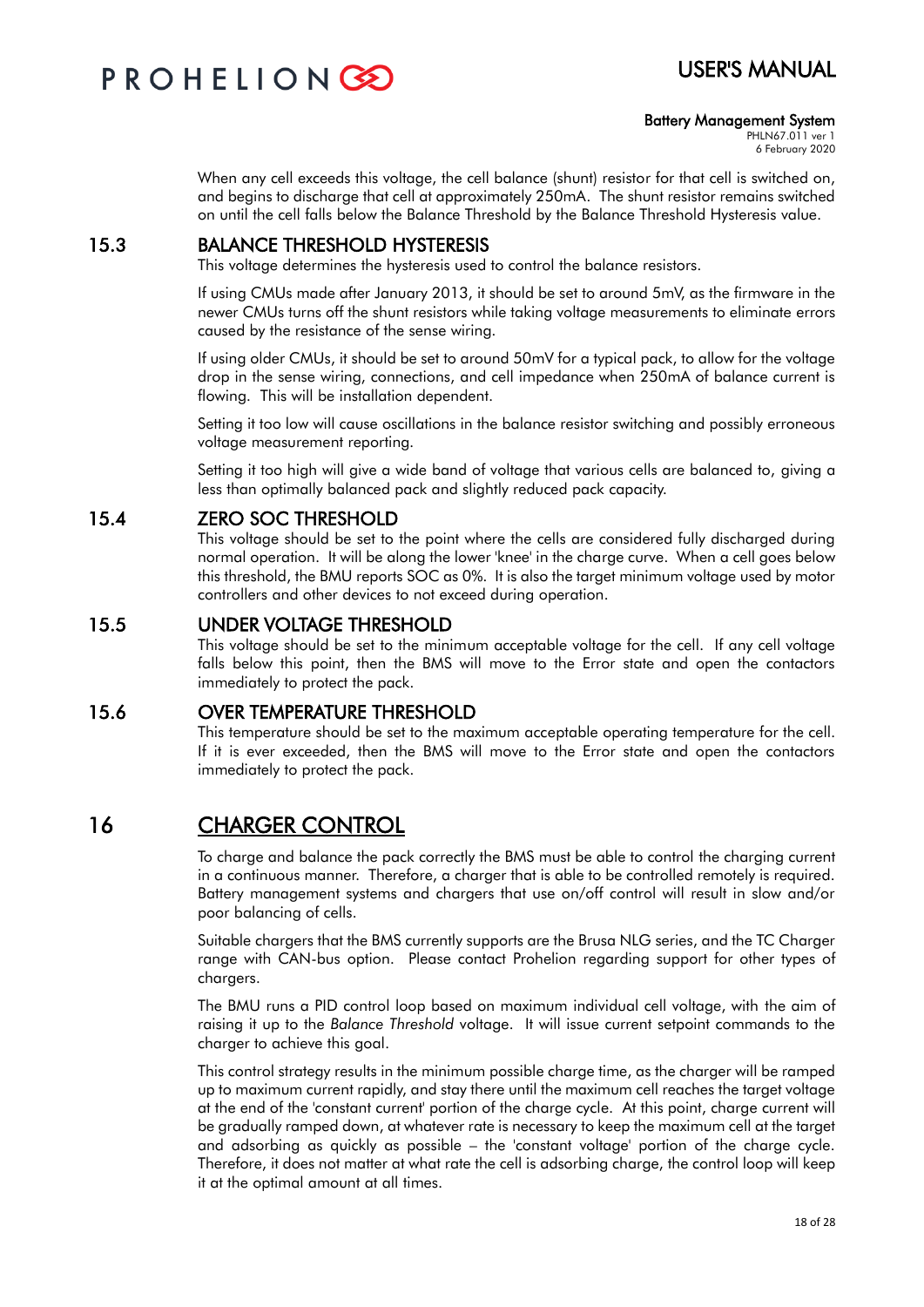

#### Battery Management System

PHLN67.011 ver 1 6 February 2020

As the maximum cell reaches 100% SOC, the charging current will have been gradually reduced down until it matches the balance current of  $\sim$ 250mA. At this point, the maximum cell will be at the target voltage, held at that point by the balance resistor, and lower cells in the pack will be rising at the rate governed by the 250mA charge.

When the *minimum* cell reaches the target voltage, then all cells are in balance, and the pack is at 100% SOC. This time difference between maximum and minimum cells reaching the target voltage is usually only a few minutes for a well-balanced battery pack. Therefore, the power wasted in the balance resistors during this time is a trivial percentage of the total charge energy.

Note that the very first balance may take considerable time if the cells are grossly out of balance. Worst-case time is the Ah capacity of the cells divided by the 250mA balance rate divided by the out-of-balance percentage, eg 90Ah / 0.25A / 20% = 72 hours.

## 17 OPERATING STATE

The BMS can be in any one of six states, depending on operating conditions, commands, and errors. The states are reported on the CAN bus, and shown in the BMS Viewer software. The states are, in the most commonly seen sequence:

- Error
- Idle
- Enable
- **Measure**
- Precharge
- Run

States transition from one to another based on various thresholds and timers, and on user commands from the Prohelion EV Driver Controls via the CAN bus, as detailed in the following sections.

### 17.1 ERROR

The BMS is in the Error state if any of the following conditions are true:

- The 12V contactor supply is not present or is undervoltage
- Any cell Over Voltage
- Any cell Under Voltage
- Any cell Over Temperature
- Any CMU communications packet is overdue (CMU timeout)
- Packets from the EV driver controls are overdue (vehicle timeout)
- Missing CMU or cell
- Extra CMU or cell
- Contactor feedback mismatch to the commanded state of the contactor

In the Error state, all contactors are switched off to isolate the pack. The relay and fan outputs are also switched off.

If all errors are removed, then the BMS will transition to the Idle state if the ignition key is switched to the *accessories* position and the *fuel door* is closed. It requires this active user intervention to move to Idle, and will otherwise remain in the Error state.

### 17.2 IDLE

In the Idle state, the BMS waits for a command from the EV driver controls. All contactors are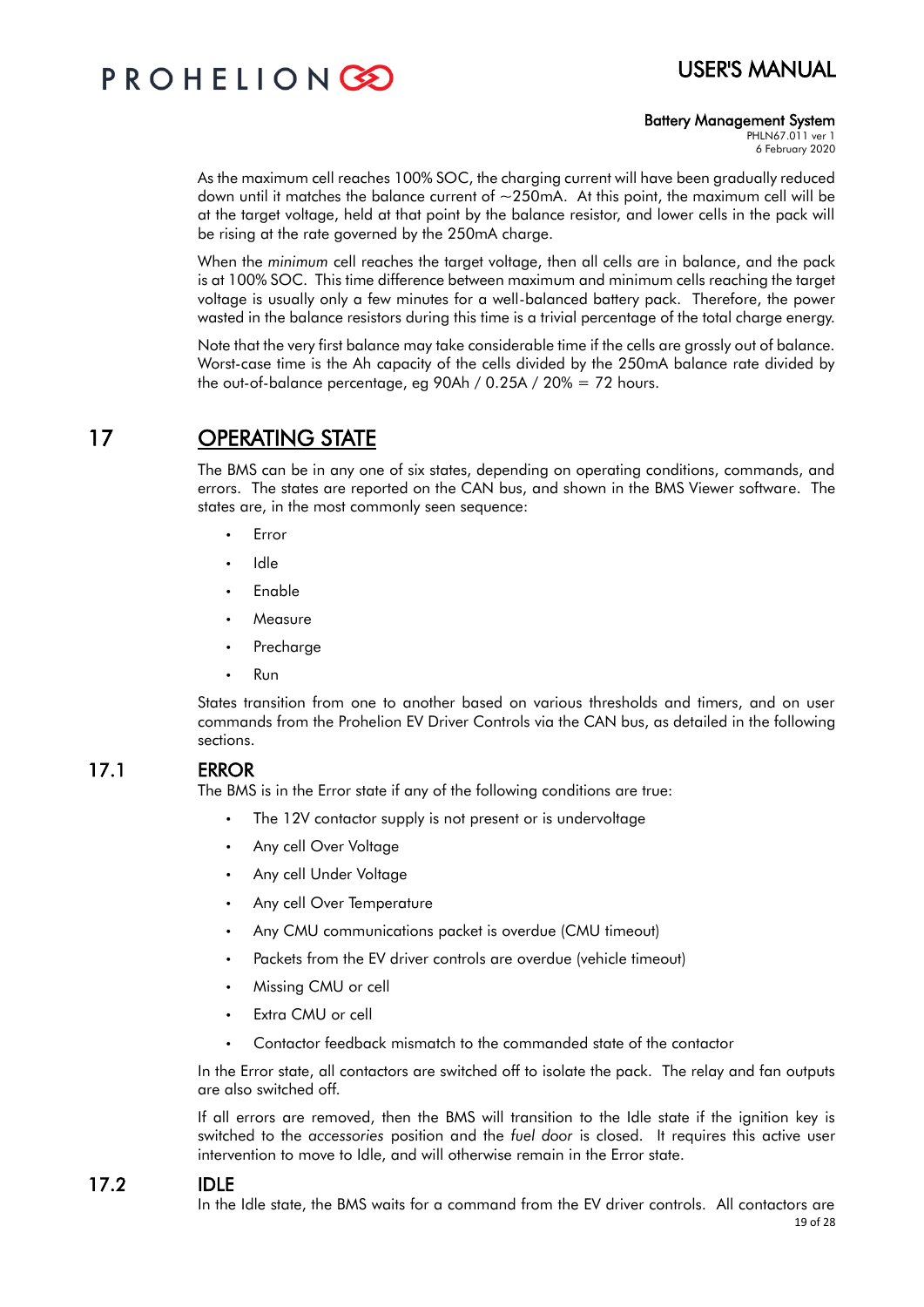

#### Battery Management System

PHLN67.011 ver 1 6 February 2020

switched off. The relay output and fans are also off.

If the ignition key is switched from the *run* position to the *start* position, or the *fuel door* is opened, then the BMS transitions to the Enable state and begins a precharge sequence.

### 17.3 ENABLE

Contactor 1 is switched on, to connect the Pack- connection to the vehicle. After a short time to allow the inrush current from the contactor switching to subside on the 12V supply, the BMS transitions to the Measure state.

#### 17.4 MEASURE

Contactor 3 is also switched on, to connect the Pack+ connection to the vehicle via the precharge resistor. The vehicle will begin precharging.

The pack isolation test is run during this interval

After a short time to allow the total pack voltage measurement to stabilise, and the 12V current inrush from the contactor switching to subside, the BMS transitions to the Precharge state.

#### 17.5 PRECHARGE

The load will now be precharging. The BMS begins a timeout (error) counter (2000ms by default), to avoid a fault situation overheating the precharge resistor, and also begins comparing the total pack voltage and DC bus voltage measurements.

When they match within a the *precharge voltage threshold* (20V by default), precharge is regarded as complete and the BMS transitions to the Run state.

#### 17.6 RUN

Contactor 2 is also switched on, to directly connect the Pack+ connection to the load. The relay and fan outputs are switched on.

If the ignition key is switched away from the *run* position (back to *accessories*) or the *fuel door* is closed, then the BMS transitions to the Idle state.

### 18 STATE OF CHARGE (SOC) REPORTING

The BMS reports State of Charge (SOC) based on integrating the pack current (coulomb counting).

The SOC is calculated in Amp-Hours (Ah), based on the user-set scale value for the 25mV shunt. The Ah is then also calculated to a percentage, based on the user-set value for total pack capacity.

Ah are set to zero when the first cell reaches the balance threshold while charging for the first time. It then counts up to indicate Ah drawn from the pack. It will count back down towards zero when the pack is recharged.

A second telemetry value is also reported, the *Balance SOC*. This value begins counting when the first cell reaches the balance threshold during charging, and continues to count until the last cell has reached the balance threshold. This gives an accurate value for the amount of imbalance in the battery pack that was corrected during this charging session. Logging this value in a higher-level system controller and looking for changes over time will give an indication of potential problems with the pack.

### 19 PACK ISOLATION DETECTION

The BMU contains hardware that is capable of sensing if the HV battery pack connections (both + and –, and any point along the pack) are isolated from the chassis. This test is run during each startup sequence, and a failed test will report as an isolation fault in the configuration software.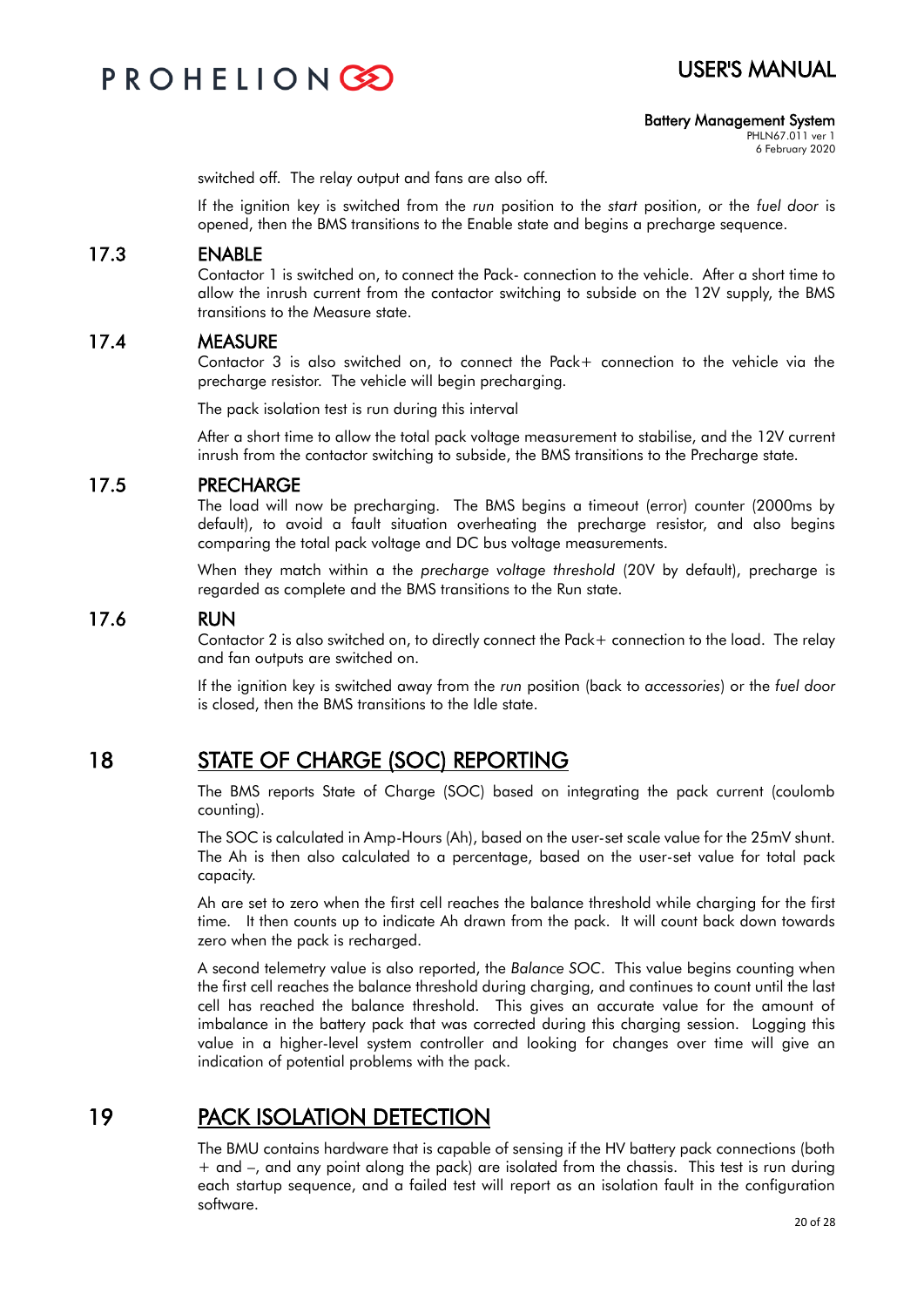

#### Battery Management System

PHLN67.011 ver 1 6 February 2020

A failed pack isolation test will not prevent operation of the system, but should be flagged by the user interface for the system (eg dashboard display) and indicate to the user to seek servicing.

### 20 FAN/PUMP CONTROL

The BMU provides two 12V switched outputs to drive pack fans and pumps. These are provided on a standard 3-pin KK connector as used in PCs and other IT equipment. Both outputs are switched together, ie both on or both off.

The 12V to power these outputs is sourced from the contactor supply input connection. Refer to the datasheet for current and voltage ratings for these outputs.

Both connections provide a speed sensor input pin, and this is measured by the BMU and reported as an rpm number for each connection on the CAN bus telemetry. It assumes a 2 pulse per revolution sensor output, as is commonly used for most PC cooling fans.

The BMS firmware switches both outputs on when the BMS is in Run mode (once precharge has completed and the system is fully operational).

### 20.1 FAN/PUMP CONNECTORS

The connector used for the pump/fan outputs is a 3-way 2.54mm pitch Molex KK connector. The pinout is shown below, as viewed from the wire side – as you would look at it while inserting crimps.



The pinout follows the standard used for PC cooling fans and pumps, as found on any computer motherboard or peripheral. Please note that the wire colours used on fans and pumps varies with each manufacturer.

## 21 RELAY OUTPUT

The BMU provides a voltage-free relay output to use for signalling devices in the vehicle that are not capable of receiving CAN bus data. This can be used, for example, to control the 'enable' input of a DC/DC converter or drive a relay or HV contactor. A coil suppression diode must be used if driving this type of load.

Refer to the datasheet for current and voltage ratings of the relay.

The relay is active when the BMS is in Run mode.

The connector also provides 12V and GND pins, which are sourced from the 12V contactor supply power. These can be conveniently used in conjunction with the relay to switch 12V out to a load that requires power, for instance to drive another relay, fan or contactor.

### 21.1 RELAY OUTPUT CONNECTOR

The connector used for the Relay output is a 6-way 4.2mm pitch Molex MiniFit Jr connector. The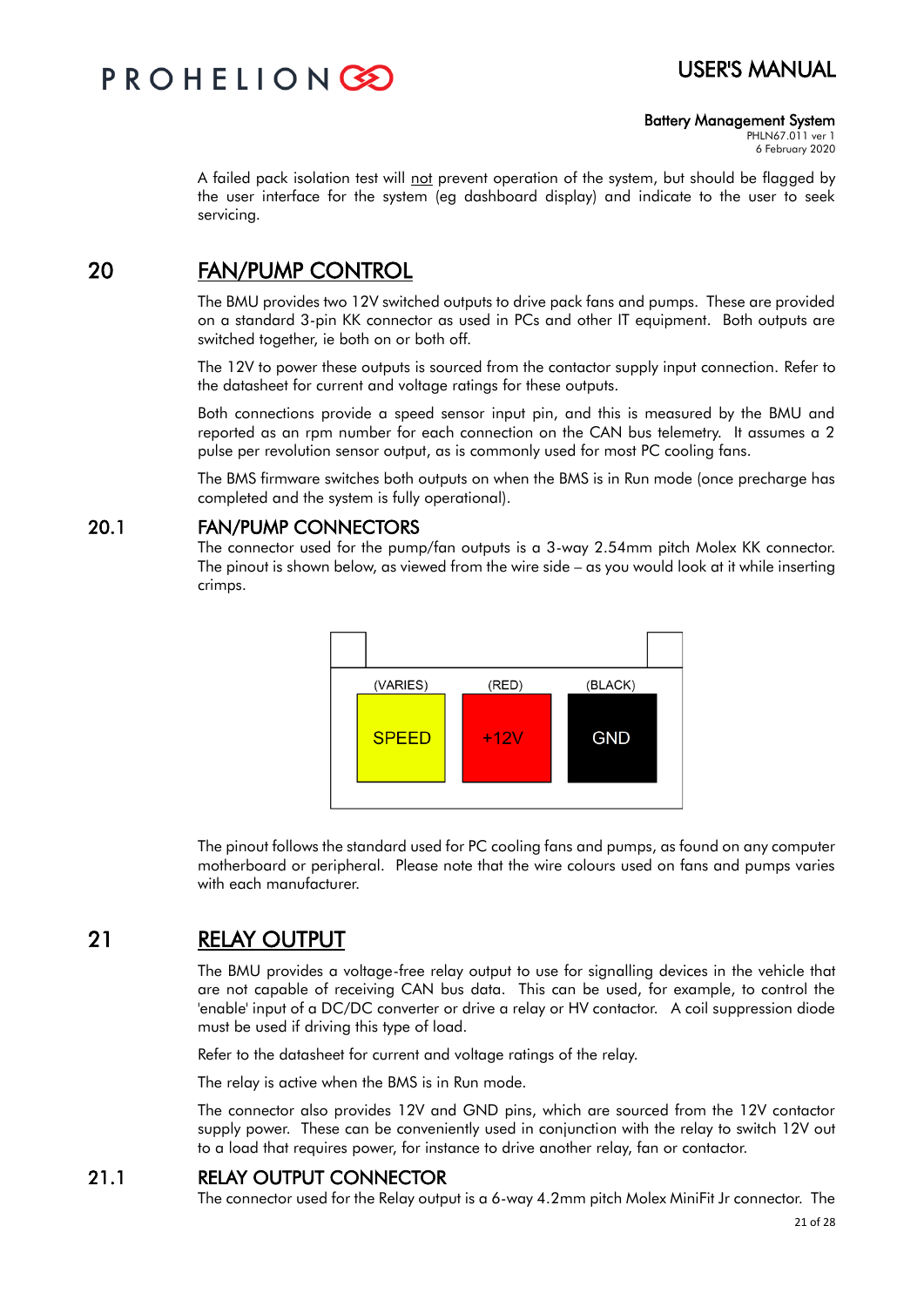## PROHELIONGE

#### Battery Management System

PHLN67.011 ver 1 6 February 2020



pinout is shown below, as viewed from the wire side – as you would look at it while inserting crimps.

The +12V and Ground pins in this connector are wired (on the BMU PCB) to the Contactor 12V supply connector, and can be jumpered across to the relay pins to provide 12V output on relay active or inactive, switch loads to ground, etc, depending on the jumper arrangement.

The Relay pins in this connector are wired directly to a small relay on the BMU PCB. Refer to the datasheet for the ratings on this relay.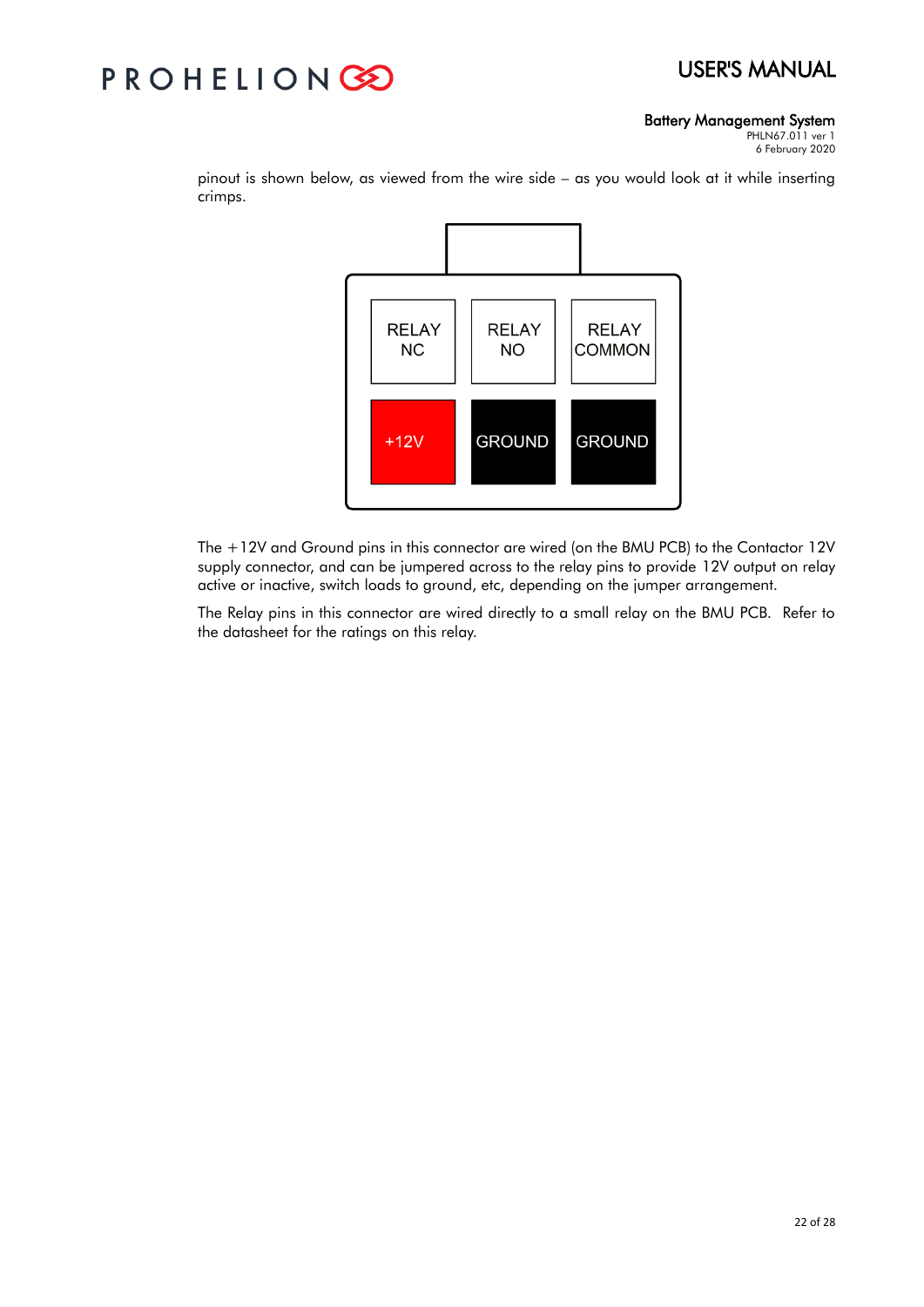#### Battery Management System PHLN67.011 ver 1

6 February 2020

## 22 VEHICLE CAN BUS

### 22.1 CAN NETWORK TOPOLOGY

The CAN bus is structured as a linear network, with short stubs branching from 'T' connectors on the main bus backbone to each device. The CAN bus data lines must be terminated at each end of the main bus with 120 ohm resistors between the CAN-H and CAN-L signals.

In the range of Prohelion EV products, including EV Driver Controls and BMU, the CAN connections are implemented with an 'in' and an 'out' connector, therefore placing the 'T' on the device, resulting in a very short fixed-length stub on the circuit board of each device. This is ideal from a signal integrity and network performance point of view.



The BMU uses the vehicle CAN bus to receive operating and configuration commands and transmit telemetry, as well as a source of low-voltage DC power to operate the electronics.

### 22.2 CAN WIRING

The CAN data lines (CAN-H and CAN-L) must be implemented with twisted-pair wire for proper data integrity. The wire should have a characteristic impedance of 120 ohms.

Power should also be provided along the CAN cable, ideally with another twisted pair to minimise noise pickup. An overall shield can also be advantageous.

The optimal choice of cable is 7mm Devicenet CANbus 'thin' cable, with 24AWG (data) + 22AWG (power) twisted pairs and a braided shield. Using this cable will result in a robust installation, with high immunity to noise, low voltage drop in the power cable, and reliable CAN communications. Using alternative cabling will usually result in problems during operation.

### 22.3 VEHICLE CAN BUS CONNECTORS

The connector used on the BMU and other Prohelion devices for the CAN connection is a 6-way 3mm pitch Molex MicroFit connector. The pinout is shown below, as viewed from the wire side – as you would look at it while inserting crimps. The colours shown match those in the standard DeviceNet CAN cabling pairs.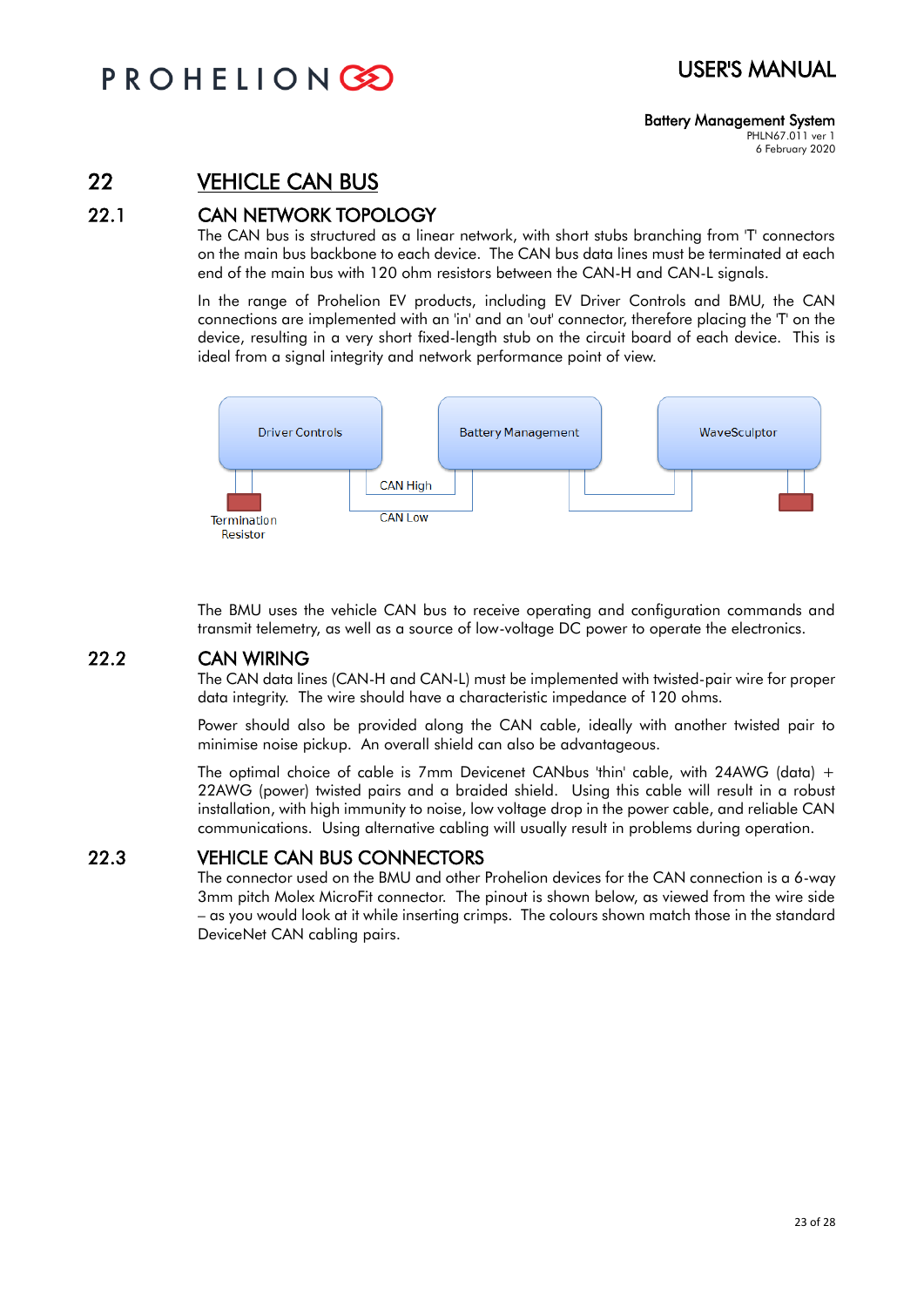## PROHELIONG

### Battery Management System

PHLN67.011 ver 1 6 February 2020



### 22.4 CAN SHIELDING

If the recommended braided shield is used in the cable, then terminate it to the SHIELD pin (lower-left corner on the connector) on both CAN IN and CAN OUT connectors on each device.

On one device only in the network, instead of using the SHIELD pin, terminate the shield to the SHIELD GROUND pin (upper-left corner on the connector) on both CAN IN and CAN OUT connectors, to ground the shield for the entire network at this single point. The usual place to do this is where power is fed into the network, typically at Prohelion's EV Driver Controls product.

### 22.5 CAN TERMINATION

To implement the required 120 Ohm termination resistor at each end of the CAN bus, plug a connector into the unused CAN connector on the last device at each end of the network with a resistor crimped into the appropriate locations.

### 22.6 COMMUNICATIONS

The CAN standard does not specify high-level message protocols. Prohelion devices use a custom protocol, outlined in the communication specification document for each device.

By default, each device operates at 500 kbits/second and comes programmed from the factory with a CAN base address that will allow it to work in unison with other Prohelion devices. The CAN bit rate and base address can be set with the Windows BMS configuration software.

### 22.7 POWER SUPPLY

The BMS electronics operate from 12V supplied on the CAN bus connector, which is switched on by the Prohelion EV Driver Controls when it is in *accessories* or *run* key switch positions.

A second high-current 12V supply connection is present for contactor and fan operating power, refer to the precharge section of this document for more details. The CAN Ground and Contactor Supply Ground must be both tied to the vehicle chassis at some point in the system.

The allowable voltage range for both supplies is 10-15V.

## 23 TELEMETRY VIEWING SOFTWARE

The screenshot below shows the BMS Viewing software.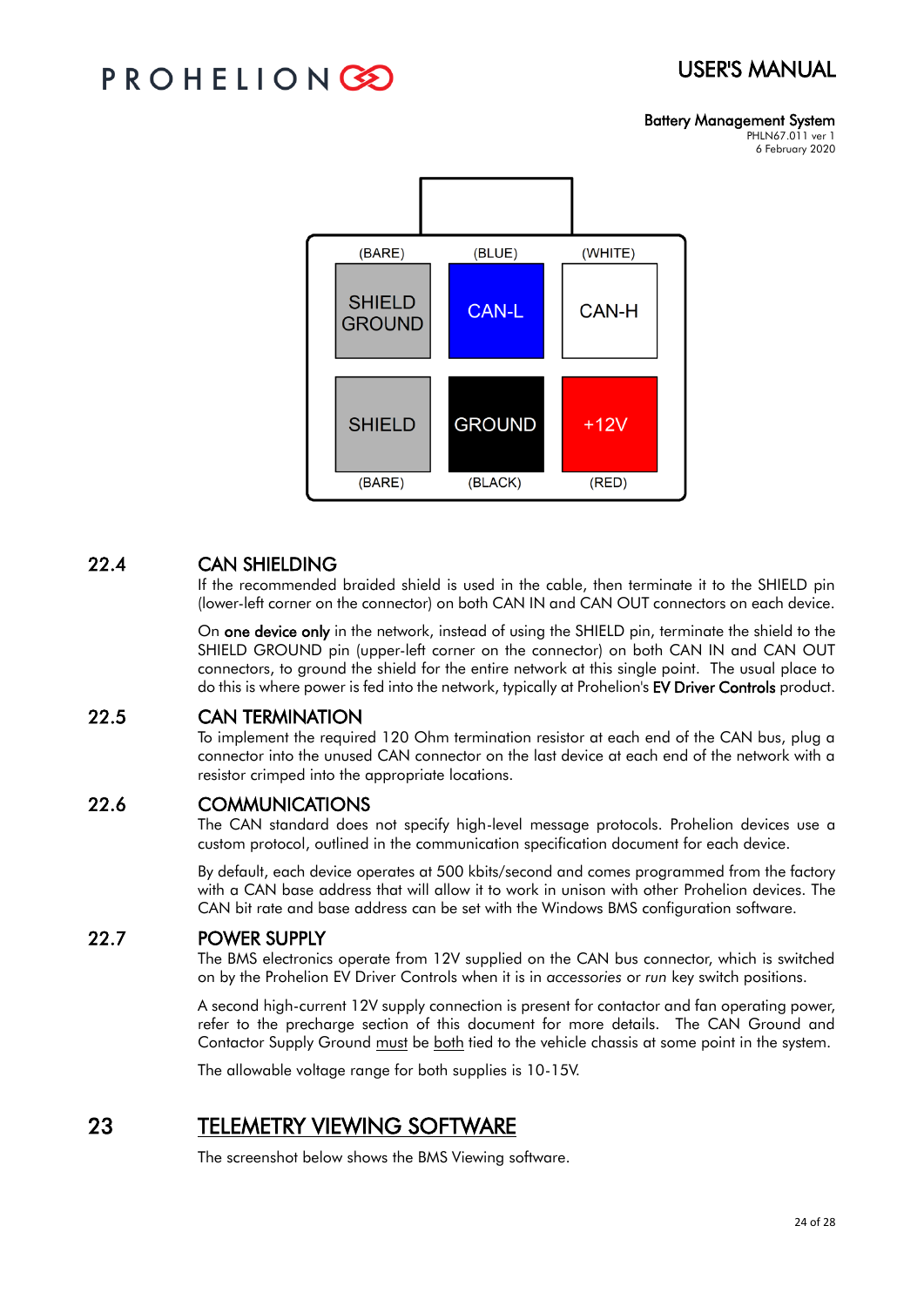## PROHELIONC

## USER'S MANUAL

#### Battery Management System

PHLN67.011 ver 1 6 February 2020

|                      | File BMU Log<br>Setup | About             |             |           |           |           |           |           |               |              |                  |
|----------------------|-----------------------|-------------------|-------------|-----------|-----------|-----------|-----------|-----------|---------------|--------------|------------------|
| <b>BMU Telemetry</b> | Min mV                |                   | Max mV      | Min °C    | Max °C    | Pack mV   | Pack mA   |           | Balance +     | Balance -    | <b>CMU Count</b> |
| <b>Sys Status</b>    | N8:C6@3293            |                   | N12:C4@3316 | N7@24.9   | N8@25.4   | 0         | 20        | 3610      |               | 3600         | 14               |
|                      |                       |                   |             |           |           |           |           |           | Fan Spd (rpm) | SOC/BAL (Ah) | SOC/BAL (%)      |
| <b>Prechq Status</b> | <b>IDLE</b>           |                   |             |           |           |           |           | 0         |               | 0.00         |                  |
| Flags                |                       | <b>CMU PWR OK</b> |             |           |           |           |           | 0         |               | 0.00         |                  |
|                      |                       |                   |             |           |           |           |           |           |               |              |                  |
| <b>CMU Telemetry</b> |                       |                   |             |           |           |           |           |           |               |              |                  |
|                      | <b>Serial</b>         | PCB °C            | Cell °C     | Cell 0 mV | Cell 1 mV | Cell 2 mV | Cell 3 mV | Cell 4 mV | Cell 5 mV     | Cell 6 mV    | Cell 7 mV        |
| CMU <sub>1</sub>     | 8343                  | 26.6              | 25          | 3307      | 3306      | 3305      | 3308      | 3304      | 3316          | 3298         | 3311             |
| CMU <sub>2</sub>     | 8322                  | 26.8              | 25.2        | 3308      | 3308      | 3306      | 3311      | 3298      | 3312          | 3298         | 3312             |
| CMU <sub>3</sub>     | 8340                  | 26.6              | 25          | 3307      | 3308      | 3303      | 3308      | 3300      | 3305          | 3307         | 3303             |
| CMU <sub>4</sub>     | 8341                  | 27.5              | 25.2        | 3308      | 3308      | 3303      | 3306      | 3310      | 3307          | 3303         | 3308             |
| CMU <sub>5</sub>     | 8319                  | 26.3              | 25.2        | 3306      | 3310      | 3307      | 3302      | 3298      | 3307          | 3308         | 3302             |
| CMU <sub>6</sub>     | 8321                  | 26.8              | 25.3        | 3304      | 3308      | 3299      | 3307      | 3305      | 3304          | 3303         | 3308             |
| CMU <sub>7</sub>     | 8320                  | 27                | 24.9        | 3306      | 3311      | 3303      | 3302      | 3313      | 3306          | 3304         | 3307             |
| CMU <sub>8</sub>     | 8323                  | 26.7              | 25.4        | 3306      | 3307      | 3305      | 3307      | 3307      | 3305          | 3293         | 3315             |
| CMU <sub>9</sub>     | 8324                  | 26.4              | 25.2        | 3305      | 3307      | 3307      | 3305      | 3305      | 3307          | 3304         | 3303             |
| CMU <sub>10</sub>    | 8339                  | 27.2              | 25          | 3306      | 3309      | 3305      | 3309      | 3303      | 3304          | 3304         | 3305             |
| CMU <sub>11</sub>    | 8372                  | 25.8              | 25.2        | 3306      | 3307      | 3307      | 3300      | 3306      | 3303          | 3299         | 3314             |
| CMU <sub>12</sub>    | 8378                  | 26.3              | 25.3        | 3307      | 3307      | 3303      | 3300      | 3316      | 3301          | 3310         | 3296             |
| CMU <sub>13</sub>    | 8342                  | 27.1              | 25          | 3307      | 3307      | 3311      | 3304      | 3306      | 3298          | 3314         | 3305             |
| CMU <sub>14</sub>    | 8344                  | 26.9              | 24.9        | 3308      | 3308      | 3304      | 3307      | 3304      | 3305          | 3301         | 3305             |

The top section shows data from the BMU, while the lower section shows CMU data – one row per CMU.

### 23.1 BMU DATA

The top row of BMU data presents the following information (left to right):

- Minimum voltage cell in the pack, and its voltage. The example shows Node (CMU) 8, Cell 6 is minimum, at 3293mV
- Maximum voltage cell in the pack, and its voltage. The example shows Node (CMU) 12, Cell 4 is maximum, at 3316mV
- Minimum temperature cell in the pack, and it's temperature
- Maximum temperature cell in the pack, and it's temperature
- Total pack voltage
- Total pack current
- Balance threshold voltage
- Balance threshold minimum voltage (balance voltage hysteresis)
- CMU count in system

The next row shows Precharge status information on the left:

- Current state (Idle, Precharge, Run, etc)
- Contactor 12V supply voltage presence (mV on v4 or older BMUs)

The bottom row in the BMU section shows the various status flags:

- CMU Power supply OK
- Any cell OverVoltage
- Any cell UnderVoltage
- Any cell OverTemperature
- Any cell untrusted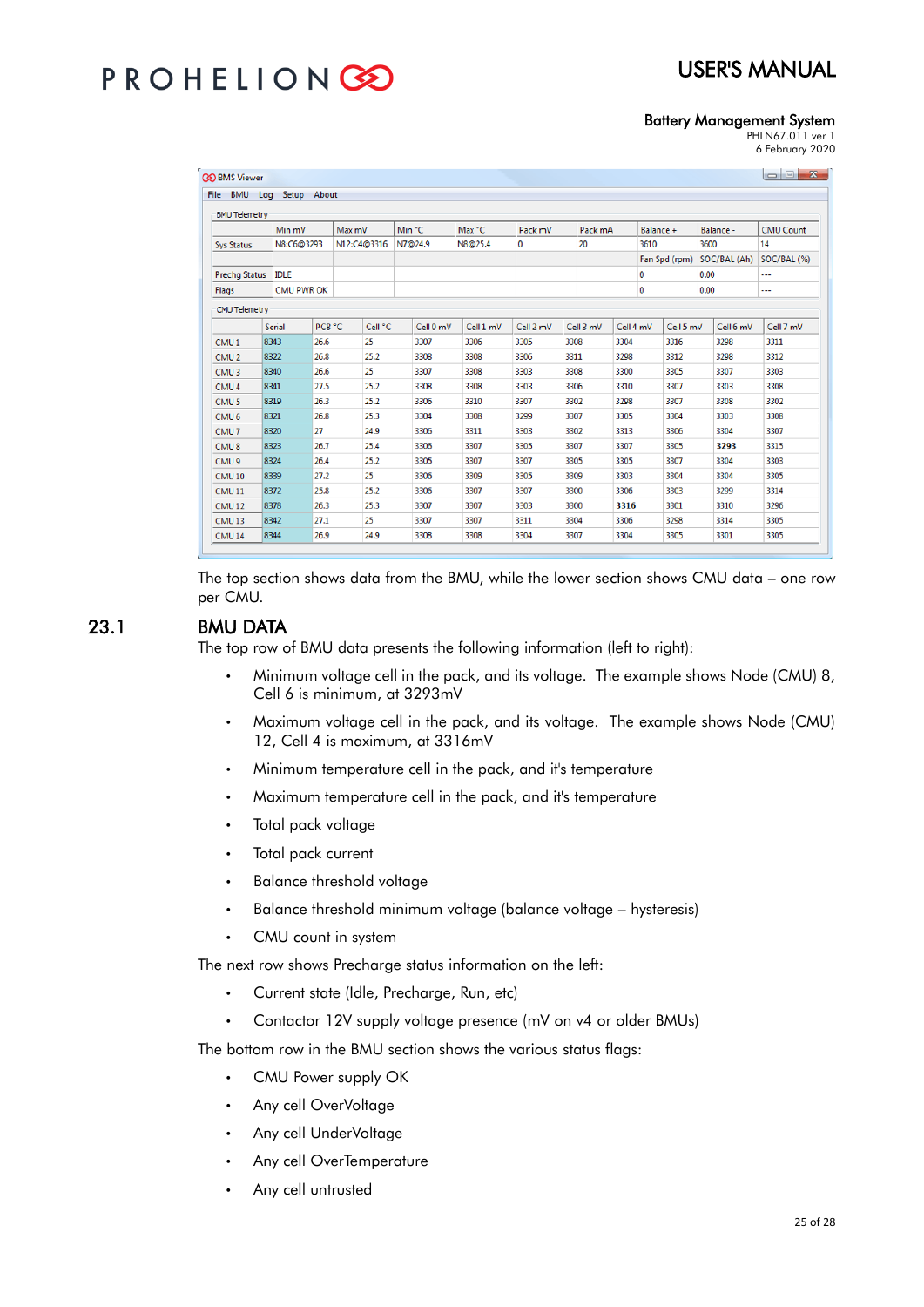## PROHELIONG

#### Battery Management System PHLN67.011 ver 1

6 February 2020

CMU and vehicle timeout errors

The right-hand side shows

- Fan speed for both fans
- SOC and Balance SOC in Ah
- SOC and Balance SOC in %

### 23.2 CMU DATA

The lower section of the program shows telemetry data from the CMUs, one row per CMU. The information shown is:

- CMU Serial number
- CMU circuit board (PCB) temperature
- CMU external (cell) temperature
- 1-8 cell voltage measurements

The data is highlighted in various ways to quickly understand the system status

- CMU serial number alternates between a white and light blue background each time a packet is received from that CMU
- Trust errors for a cell voltage have a yellow background
- Cells outside the min and max voltage limits have a red background
- Cells currently balancing have a blue background
- The minimum and maximum cells have **bold** text
- Cells not present (where the CMU has been programmed to monitor less than 8 cells) have no text, and a mid-gray background

### 23.3 COMMAND LINE OPTIONS

In addition to double clicking on the executable, the BMS Viewing software can also run from the command line, where certain options can be set. The supported command line options are described below:

-s<serial number>

This is used to specify the serial number of the BMU to connect to on the CAN bus when launched

-f<filename>

Specifying a filename will enable logging in the BMS\_Viewer and all data will logged to the filename.

-l

Using -l on the command line will enable logging in the BMS\_Viewer and will automatically choose a filename, combining the serial number of the connected BMU device and the timestamp when the program was launched. Note that when using this option that the log file will be rolled over at midnight each day.

 $-u$ <rate $>$ 

This option is used to determine the logging rate. Currently one can choose between 0.2, 1, 10, and 60 second update rates.

example: BMS\_Viewer.exe -s9566 -l -u10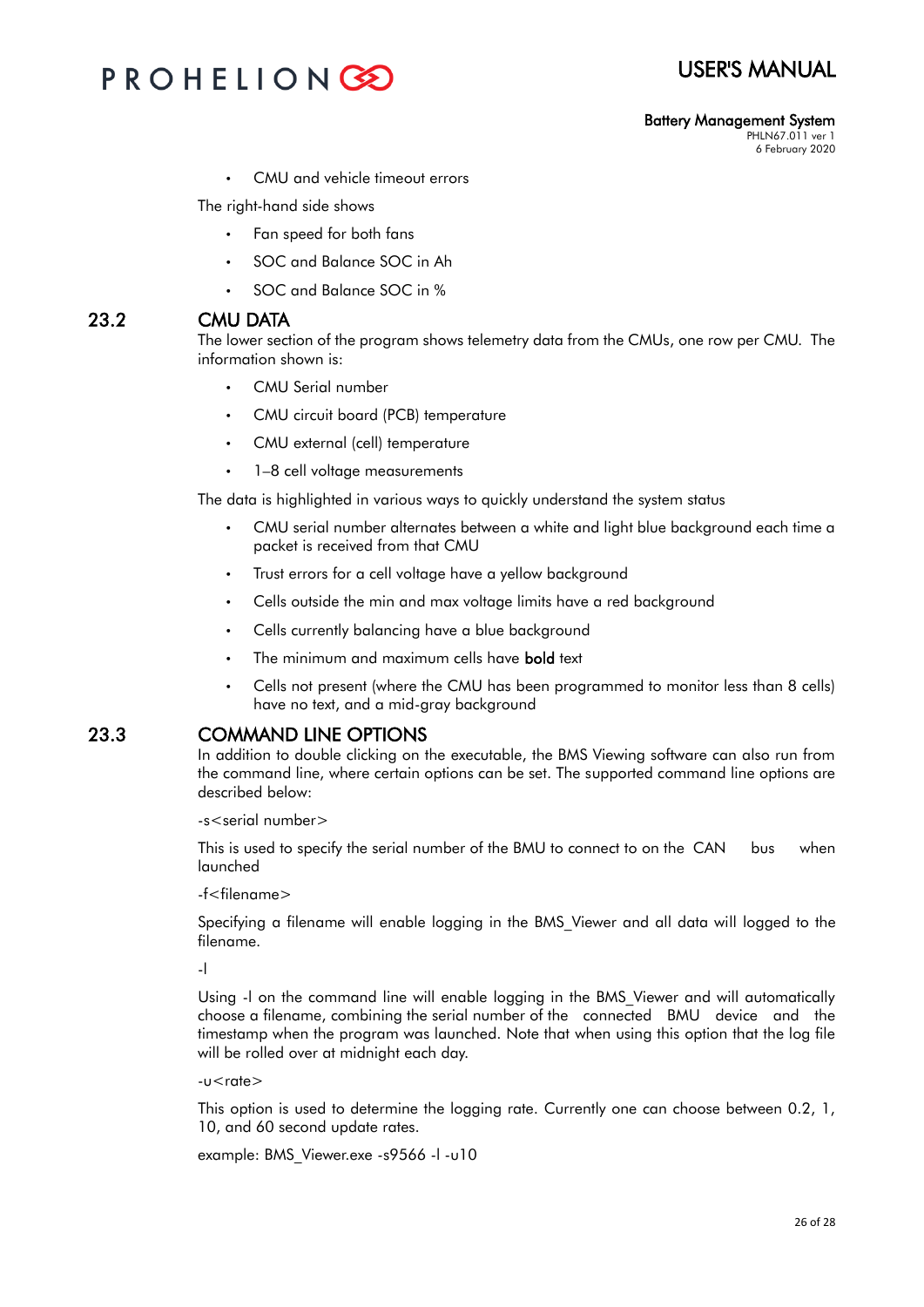

### Battery Management System

PHLN67.011 ver 1 6 February 2020

## 24 ADDITIONAL DOCUMENTATION

Refer to PRH67.018 BMU Wiring Digram PDF for details of the BMU wiring, HV contactor, and fuse layout.

Refer to PRH67.006 Assembly Procedure PDF for CMU wiring harness construction guidelines and recommended part numbers.

Refer to PRH67.010 BMU Communications Protocol for CAN packet format and specifications.